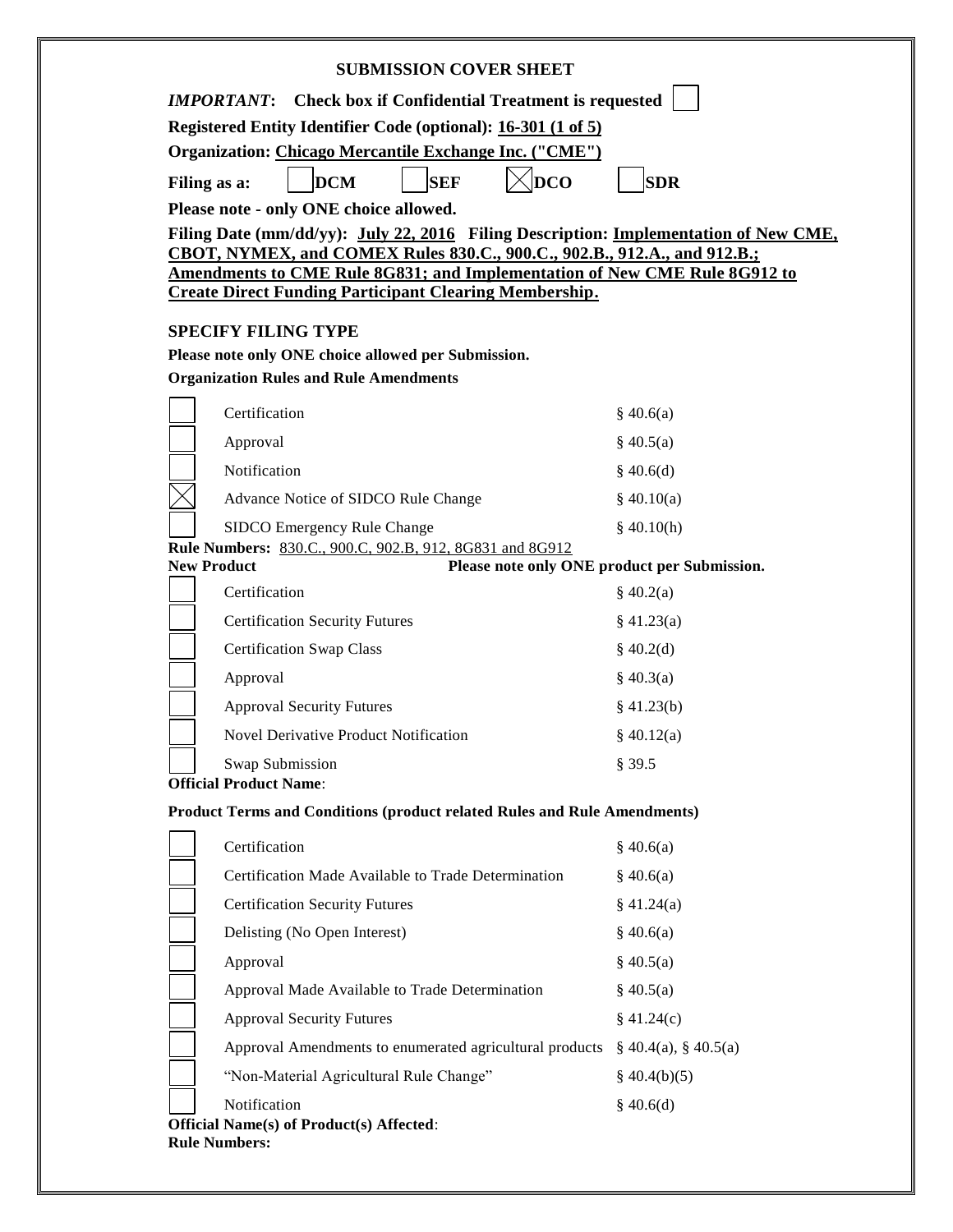

July 22, 2016

#### **VIA ELECTRONIC PORTAL**

Mr. Christopher J. Kirkpatrick Office of the Secretariat Commodity Futures Trading Commission Three Lafayette Centre 1155 21st Street, N.W. Washington, D.C. 20581

 $\overline{a}$ 

**RE: CFTC Regulation 40.10(a) Advance Notice. Implementation of New CME, CBOT, NYMEX, and COMEX Rules 830.C., 900.C., 902.B., 912.A., and 912.B.; Amendments to CME Rule 8G831; and Implementation of New CME Rule 8G912 to Create Direct Funding Participant Clearing Membership. CME Submission No. 16-301 (1 of 5)**

Dear Mr. Kirkpatrick:

Chicago Mercantile Exchange Inc. ("CME"), The Board of Trade of the City of Chicago, Inc. ("CBOT"), New York Mercantile Exchange, Inc. ("NYMEX"), and Commodity Exchange, Inc. ("COMEX") (collectively, the "Exchanges") hereby provide advance notice to the Commodity Futures Trading Commission ("CFTC" or "Commission"), pursuant to CFTC Regulation 40.10, of proposed changes to the CME/CBOT/NYMEX/COMEX Rulebooks to: (i) add new Rule 900.C, which will provide for a new category of clearing membership, a Direct Funding Participant ("DFP") clearing member, (ii) add new Rule 902.B., which will prescribe the membership requirements for a DFP, (iii) amend CME Rule 8G831 to address the application of portfolio margining between eligible futures and swaps positions in a DFP's portfolio, (iv) amend Rule 912 to address the approval of an applicant for DFP clearing membership, (v) amend Rule 830.C. to exclude DFPs from cross margining, and (vi) add new CME Rule 8G912 to conform to the existing and concurrently proposed provisions of Rule 912 (cumulatively, the "Proposed Rules").<sup>1</sup>

We intend these changes to become effective on the earlier of September 23, 2016 or the receipt of regulatory approval.

The Proposed Rules will create a new type of direct clearing membership at the Exchanges, which will enable a firm to clear trades solely for its own account, provided that the obligations to the Clearing House arising from the firm's DFP activity are guaranteed by at least one other clearing member that is registered with the CFTC as a futures commission merchant ("FCM"), called a "DFP Guarantor." DFPs will directly deliver their performance bond collateral to CME, thereby providing three key benefits. First, the DFP's collateral is not exposed to the risk of pro rata loss allocation that it might otherwise face if the DFP instead were a customer of an FCM. Second, since the DFP's performance bond would not pass through the DFP Guarantor, the DFP Guarantor would not face the potential increase to its regulatory leverage capital requirements that it otherwise might have faced if it had directly received cash performance bond from its cleared derivatives customer in its capacity as an FCM (assuming the applicability of U.S. GAAP). Third, direct settlements between the DFP and the Clearing House have the benefits of (i) removing a link in the settlement chain between the Clearing House and the ultimate customer, and thereby minimizing the number of opportunities for settlement bank failure or transit risk to occur, and (ii) diffusing the concentration of settlement flows so that a settlement failure with a clearing

Any capitalized term that is not defined herein is defined in CME's Rulebook.

<sup>300</sup> Vesey Street New York, NY 10282 **T** 212 299 2200 **F** 212 299 2299 christopher.bowen@cmegroup.com cmegroup.com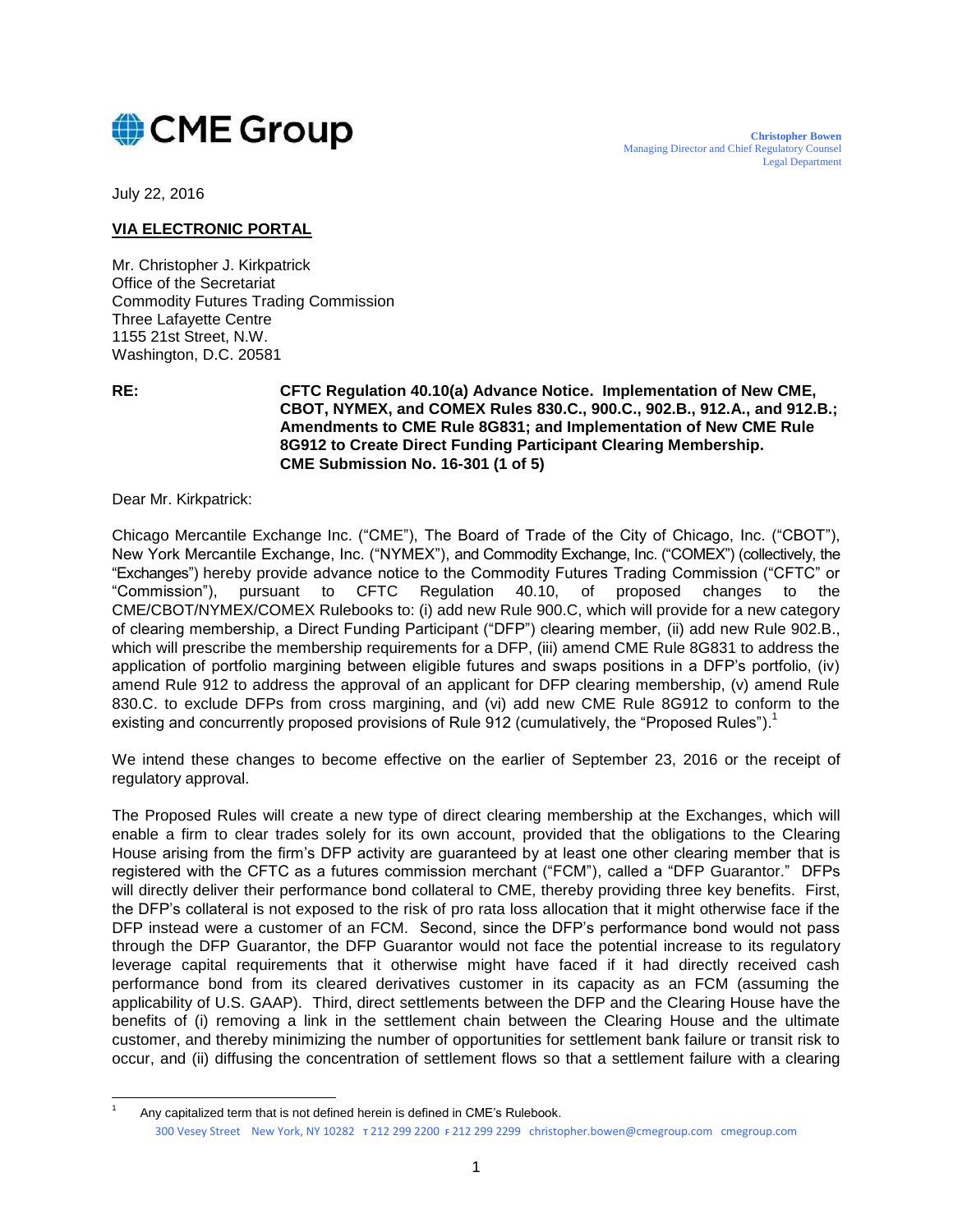member that is a DFP Guarantor would not be as large as it otherwise might have been had the DFP remained a customer of the DFP Guarantor (in its capacity as an FCM).

To be clear, for purposes of the Basel III leverage ratio (i.e., Supplementary Leverage Ratio, as implemented by U.S. banking regulators) the Exchanges do not understand DFP clearing membership to have any impact on the ability or inability of a clearing member, whether acting as an FCM with respect to a customer or as a DFP Guarantor with respect to a DFP, to use amounts that are segregated as performance bond to offset its leverage exposures for the cleared derivatives guaranteed by such clearing member.

#### **CFTC Regulatory Requirements**

The Exchanges are proposing the Proposed Rules in connection with Sections 5(d)(11) and 5b(c)(2)(B), (C), (D), and (G) of the Commodity Exchange Act ("CEA") and Parts 38 and 39 of the CFTC's regulations.<sup>2</sup>

As is relevant to this submission, CEA Section 5(d)(11) requires each designated contract market ("DCM") to have rules ensuring the financial integrity (including clearing through a derivatives clearing organization) of transaction entered into on or through the DCM's facilities.<sup>3</sup> Regulations 38.601(b) and 38.602 implement CEA Section 5(d)(11) by setting forth a general requirement for each DCM to coordinate with each derivatives clearing organization ("DCO") that clears the DCM's transactions to develop rules to facilitate prompt and efficient transaction processing and a general requirement that each DCM provide for the financial integrity of its transactions by establishing appropriate minimum financial standards for its members and non-intermediated market participants.<sup>4</sup>

As is relevant to this submission, CEA Section 5b(c)(2)(B) requires each DCO to have adequate financial, operational and managerial resources to discharge its responsibilities as a DCO. Regulation 39.11(a)(1) implements CEA Section 5b(c)(2)(B) by setting forth a general requirement that a DCO maintain financial resources sufficient to enable it to meet its financial obligations to clearing members notwithstanding a default by the clearing member creating the largest financial exposure to the DCO in extreme but plausible market conditions.<sup>5</sup> Regulation 39.33(a)(1) implements the same statutory provision by setting forth a general requirement that a systemically important DCO maintain financial resources sufficient to enable it to meet its financial obligations to clearing members notwithstanding a default by the two largest clearing members, creating the largest combined loss to the DCO in extreme but plausible market conditions.<sup>6</sup>

As is relevant to this submission, CEA Section 5b(c)(2)(C) requires each DCO to establish appropriate and continuing eligibility standards for members and establish and implement minimum procedures to verify, on an ongoing basis, the compliance of each member with such standards. Regulation 39.12(a) implements CEA Section 5b(c)(2)(C) by setting forth several standards that a DCO must consider as part of its admission and continuing participation requirements for clearing members.<sup>7</sup> Specifically, Regulation 39.12(a) requires a DCO's membership requirements to: (1) permit fair and open access to clearing members and prospective members; (2) ensure members have access to sufficient financial resources to meet obligations under extreme but plausible market conditions; (3) ensure members have adequate operational capacity to meet the obligations of membership; (4) establish procedures for the DCO to monitor the clearing member; (5) require the clearing member to provide the DCO with periodic financial

 $\frac{1}{2}$ 7 U.S.C. §§ 7(d)(11), 7a-1(c)(2)(B), (C), (D) and (G); 17 C.F.R. parts 38 and 39.

<sup>3</sup> 7 U.S.C. § 7(d)(11).

<sup>4</sup> 17 C.F.R. §§ 38.601(a) and 38.602. 5

<sup>17</sup> C.F.R. § 39.11(a)(1). 6

<sup>17</sup> C.F.R. § 39.33(a)(1). 7

<sup>300</sup> Vesey Street New York, NY 10282 **T** 212 299 2200 **F** 212 299 2299 christopher.bowen@cmegroup.com cmegroup.com 17 C.F.R. § 39.12(a).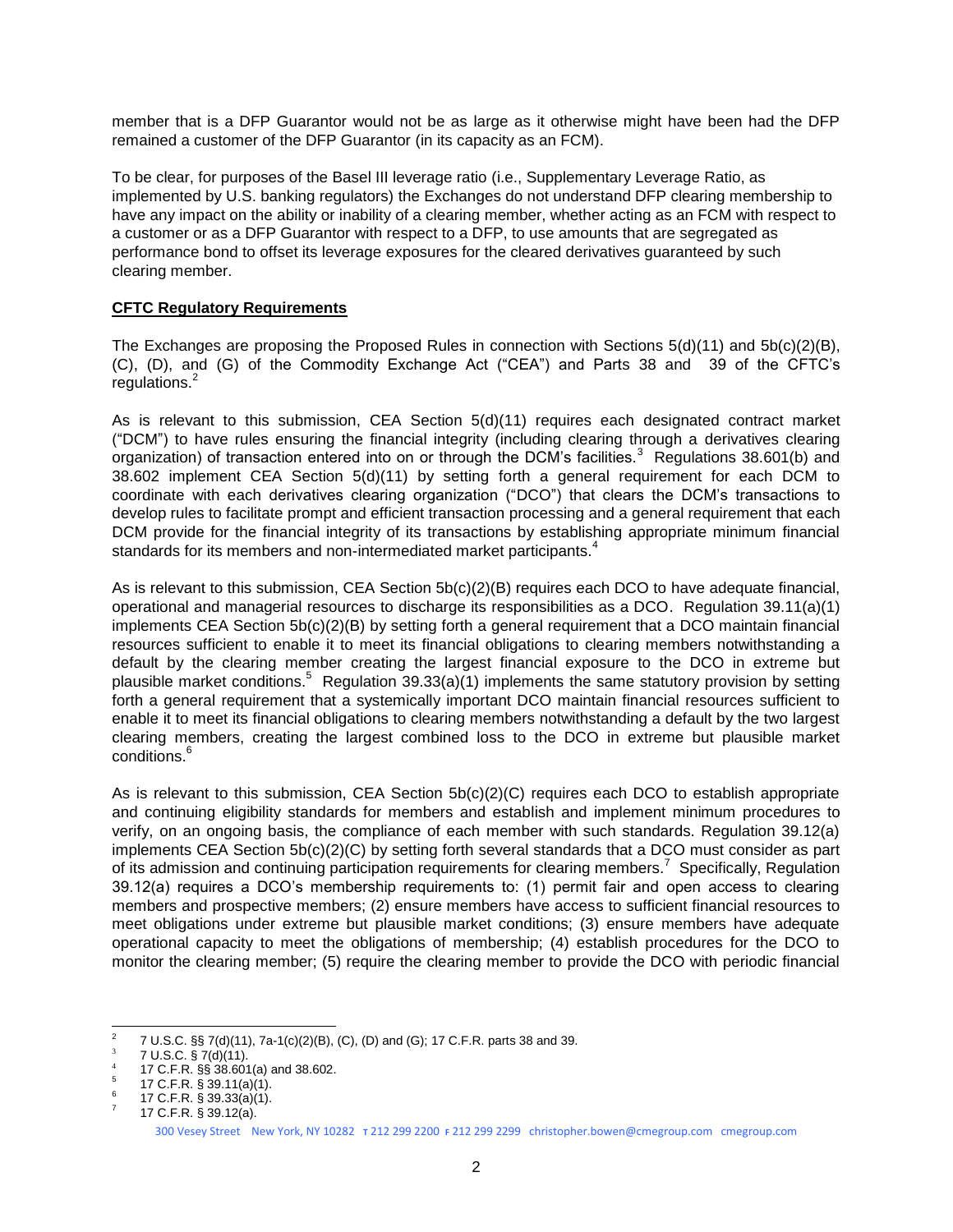reports; and (6) provide the DCO with the ability to enforce its membership requirements against a clearing member.

As is relevant to this submission, CEA Section 5b(c)(2)(D) generally requires each DCO to ensure that it has the ability to manage the risks associated with its responsibilities as a DCO through the use of appropriate policies and procedures. Regulation 39.13(e) implements CEA Section 5b(c)(2)(D) by expressly requiring each DCO to measure its credit exposure to each of the DCO's clearing members. Regulation 39.13(f) implements CEA Section 5b(c)(2)(D) by requiring each DCO to implement margin requirements and other risk control mechanisms to limit the DCO's exposure to potential defaults by its clearing members to ensure (1) that the DCO's operations would not be disrupted, and (2) the nondefaulting clearing members would not be exposed to losses beyond their anticipation or control.<sup>10</sup> Regulation 39.13(h)(1)(i) implements CEA Section 5b(c)(2)(D) by requiring each DCO to impose risk limits on each clearing member, in order to prevent such clearing member from carrying positions whose attendant risk exposure exceeds specified thresholds relative to the clearing member's and/or DCO's financial resources.<sup>11</sup> Regulation 39.13(e) implements CEA Section 5b(c)(2)(D) by requiring each DCO to establish and enforce time deadlines for initial margin payments to the DCO by its clearing members.<sup>12</sup>

As is relevant to this submission, CEA Section 5b(c)(2)(G) requires each DCO to have rules and procedures designed to allow for the efficient, fair and safe management of events during which clearing members become insolvent or otherwise default on obligations to the DCO. These procedures must be clearly stated and publicly available, and must allow for the DCO to take timely action to contain losses and liquidity pressures and continue meeting obligations of the DCO.<sup>13</sup> Regulation 39.16(c)(2) implements CEA Section 5b(c)(2)(G) by requiring each DCO to set forth in its default procedures what actions the DCO may take upon a default and any obligations of its clearing members to participate in auctions or accept allocations of customer or house positions.<sup>14</sup>

#### **Purpose, Operation and Effect of DFP Clearing Membership**

**Purpose of DFP Clearing Membership.** The purpose of DFP clearing membership is to offer market participants an alternative form of clearing membership that offers several key benefits relative to the FCM-customer relationship and the direct clearing membership. Unlike existing customers of FCMs, a DFP would post collateral to and settle all payments with the Clearing House directly, thereby eliminating transit risk and the risk of pro rata loss allocation that a DFP might otherwise face if it instead were a customer of an FCM, and possibly reducing FCM settlement bank risk. In addition, since the DFP's performance bond would not pass through its DFP Guarantor, the DFP Guarantor should not be required hold the DFP's cash collateral on balance sheet subject to capital requirements (assuming the applicability of U.S. GAAP). Finally, by maintaining a relationship with its DFP Guarantor, the DFP can outsource operational functions to its DFP Guarantor that it would otherwise need to implement as a direct clearing member. Each of these benefits is explained in greater detail below.

Futures customer collateral posted with an FCM presently is exposed to the risk of pro-rata loss allocation in the event of a customer-led FCM default (i.e., a "double default") and futures and swaps customer collateral presently is exposed to the risk of pro-rata loss allocation if there is a shortfall in any of the respective customer accounts in an FCM bankruptcy (i.e., shortfalls due to operational or investment risks). Even in situations where these customers may ultimately recover 100% of the collateral they posted with their FCM, they nonetheless will face some amount of uncertainty, albeit temporary, regarding their positions and collateral and, ultimately, may face a lengthy process before any

<sup>-&</sup>lt;br>8 17 C.F.R.  $\S$  39.12(a)(1) – (6). 9

<sup>17</sup> C.F.R. § 39.13(e).

 $^{10}$  17 C.F.R. § 39.13(f).

<sup>&</sup>lt;sup>11</sup> 17 C.F.R.  $\frac{5}{9}$  39.13(h)(1)(i).

 $^{12}$  17 C.F.R. § 39.13(e).

<sup>&</sup>lt;sup>13</sup> 7 U.S.C. § 7a-1(c)(2)(G). <sup>14</sup> 17 C.F.R. § 39.16(c)(2).

<sup>300</sup> Vesey Street New York, NY 10282 **T** 212 299 2200 **F** 212 299 2299 christopher.bowen@cmegroup.com cmegroup.com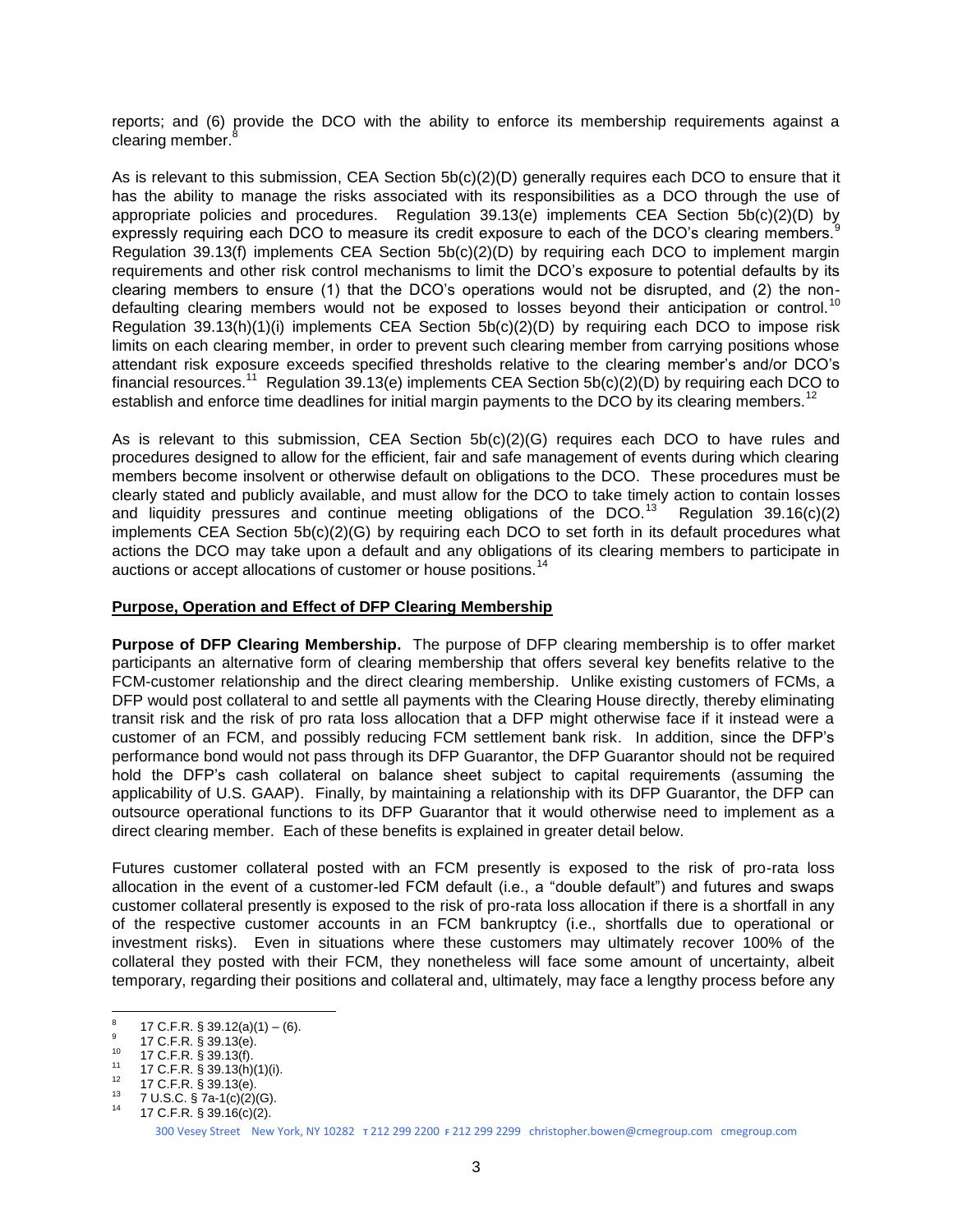collateral due back is recovered. For certain customers of FCMs, the risk of pro-rata loss allocation, combined with the threat of uncertainty and possible delayed recovery, however small, may be worth avoiding given the importance of their positions and the amount of collateral posted, in aggregate.

Under U.S. GAAP, performance bond that is posted by a customer in the form of cash directly to a bankaffiliated FCM generally would be recorded on the FCM's balance sheet. Under the Basel III Leverage Ratio (i.e., Supplementary Leverage Ratio, as implemented by U.S. banking regulators), this on-balance sheet treatment would have the effect of increasing the on-balance sheet component of the FCM's leverage exposures, which in turn increases such FCM's leverage capital requirement. In contrast, a DFP's performance bond is posted directly to the Clearing House without the intermediation of the DFP Guarantor. Accordingly, the cash performance bond posted by a DFP should not similarly impact the leverage capital requirements of its DFP Guarantor as the cash performance bond of a customer might impact the leverage capital requirements of its FCM.

The DFP may also utilize its relationship with its DFP Guarantor for back-office services and regulatory reporting.

**Operation of DFP Clearing Membership.** As explained in detail below, a DFP will operate as any other clearing member, but its membership will differ from that of an ordinary clearing member in the following ways:

- Limits on Trading and Direct Relationship with Clearing House. A DFP would only be permitted to clear trades for itself; a DFP would not be permitted to clear trades for any third parties, including any affiliated entities (absent a change in the DFP's membership status).<sup>15</sup> A DFP would only be permitted to clear the products that its DFP Guarantor itself is approved by the Exchanges to clear (and a DFP Guarantor may only guarantee a DFP with respect to products that the DFP Guarantor has been itself approved by the Exchanges to clear.) Like any other clearing member, a DFP would post or pay related performance bond, option premium, variation settlements and other amounts directly to the Clearing House.
- Financial Obligations Guaranteed by DFP Guarantor. A DFP would be expected to meet the same settlement cycles and timing as any other clearing member. Unlike ordinary clearing members, a DFP's performance on its financial obligations to the Clearing House and the Exchanges would be guaranteed by its DFP Guarantor.

If a DFP were to fail to meet any settlement cycle (or any other payment obligation to the Exchanges), the Exchanges may declare such DFP to be in default under existing Rules 802.A.(1) or 8G802.A.(1). Proposed Rule 900.C.3.a. would provide the Clearing House with authority to automatically draw on the DFP Guarantor's house account any amounts unpaid by its DFP. So, for a DFP's activity in Base products, if the DFP's settlement bank failed to irrevocably commit to payments for either of the 7:30 a.m. or 1:30 p.m. (Central) deadlines for the end-of-day or intraday settlement cycles (respectively), Clearing House staff would promptly notify the DFP Guarantor of the DFP's failure. Clearing House staff then would promptly notify the settlement bank of its intent to draw on the DFP Guarantor's house settlement account for any amounts unpaid by the DFP. Either the settlement bank would immediately and irrevocably commit to such draw, or Clearing House staff, immediately following the settlement bank's failure to commit to such draw, would notify the DFP Guarantor of the pending obligation and the DFP Guarantor would have until 8:30 a.m. or 2:30 p.m. (Central) (for the end-of-day and intraday settlement cycles, respectively) to settle the DFP's unpaid amounts. For settlement cycles with

 15 For this reason, a DFP cannot be an FCM and will not have "customers." *See* 7 U.S.C. § 1a(28) (defining an "FCM" as an individual or entity that "solicits or accepts orders"); 17 C.F.R. § 1.3(k) (defining a "customer" as any person who uses an FCM "as agent in connection with trading. . . ").

<sup>300</sup> Vesey Street New York, NY 10282 **T** 212 299 2200 **F** 212 299 2299 christopher.bowen@cmegroup.com cmegroup.com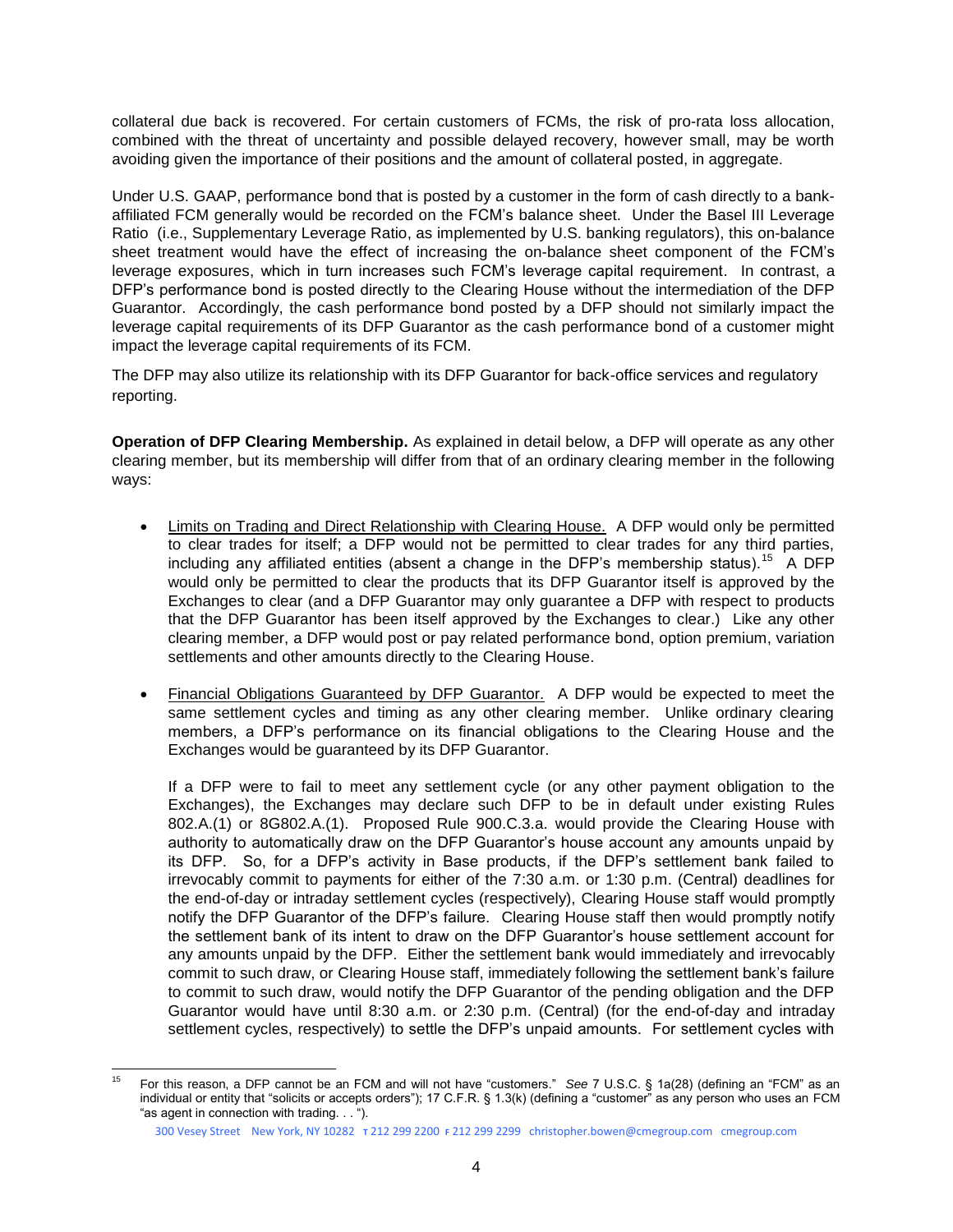respect to IRS Contracts, the same timing and process would apply, only without an intraday settlement cycle.

If the DFP Guarantor answers for its DFP's unpaid amounts and the DFP ultimately defaults, proposed Rule 900.C.3.d. would ensure that the amounts drawn from the DFP Guarantor's house settlement account would be treated as a conditional collect of the DFP's obligation to the Clearing House and repaid to the DFP Guarantor by the Clearing House, to the extent that the Clearing House has any remaining collateral of the DFP after the DFP's positions are closed out and any loss to the Exchanges has been set off against such collateral.

If the DFP Guarantor fails to answer for the DFP's unpaid amounts, the Clearing House may declare such DFP Guarantor to be in default under existing Rule 802.A.1. or CME Rule 8G802.A.1.

 Guaranty and Reimbursement Agreement. A DFP Guarantor would guarantee complete responsibility for all of the financial obligations to the Exchanges arising from the DFP's operations as a DFP, in the event the DFP fails to meet them.<sup>16</sup>

A DFP Guarantor also would be responsible for indemnifying the Exchanges against any loss associated with the default of its DFP (including any losses, costs and expenses incurred by the Exchanges in managing the default of such DFP). If a DFP Guarantor fails to promptly satisfy its obligations as guarantor, the Exchanges may declare such DFP Guarantor to be in default under existing Rule 802.A.1. or CME Rule 8G802.A.1.

Each DFP would be required to execute a reimbursement agreement with its DFP Guarantor in a form prescribed by the Exchanges. The reimbursement agreement will serve as the contractual mechanism to ensure the DFP is obligated to reimburse its DFP Guarantor for any and all payments made by such DFP Guarantor pursuant to its guaranty. The general form of reimbursement agreement, which the Exchanges expect to be further negotiated between the parties to include the commercial terms between the DFP and DFP Guarantor, is attached under separate cover as Exhibit 2, confidential treatment requested.

 Risk Controls and Reporting to DFP Guarantor. Clearing House staff would risk monitor and manage a DFP clearing member's activity just as it risk manages any other self-clearing member's activities, except that Clearing House staff also would give effect to the risk controls prescribed by the DFP Guarantor herein. Presently, all clearing member in both the Base and IRS clearing services are subject to exposure limits, which are monitored on a daily basis by Clearing House staff. The Clearing House has the authority to impose lower limits on any clearing member should Clearing House staff deem the clearing member's exposure limit to be disproportionately large. CME Clearing has the authority and ability to revise limits for its clearing members as deemed appropriate.

Because the DFP Guarantor guarantees the financial obligations of its DFP to the Exchanges, the DFP Guarantor would be permitted to prescribe risk controls for its DFP to the Exchanges. These risk controls may include, but would not be limited to, credit controls, increased minimum margin requirements and stricter collateral restrictions and concentration limits. Each of these risk requirements would be additive to any requirements the Exchanges already impose on their clearing members. Proposed Rules 900.C.1.e. and 900.C.2.f. would also provide the Clearing House with broad discretion to impose further risk requirements on a DFP.

l This guaranty, however, would not apply to amounts owed by the DFP to CME as a result of an enforcement or similar action taken against the DFP of which the DFP Guarantor was not a party.

<sup>300</sup> Vesey Street New York, NY 10282 **T** 212 299 2200 **F** 212 299 2299 christopher.bowen@cmegroup.com cmegroup.com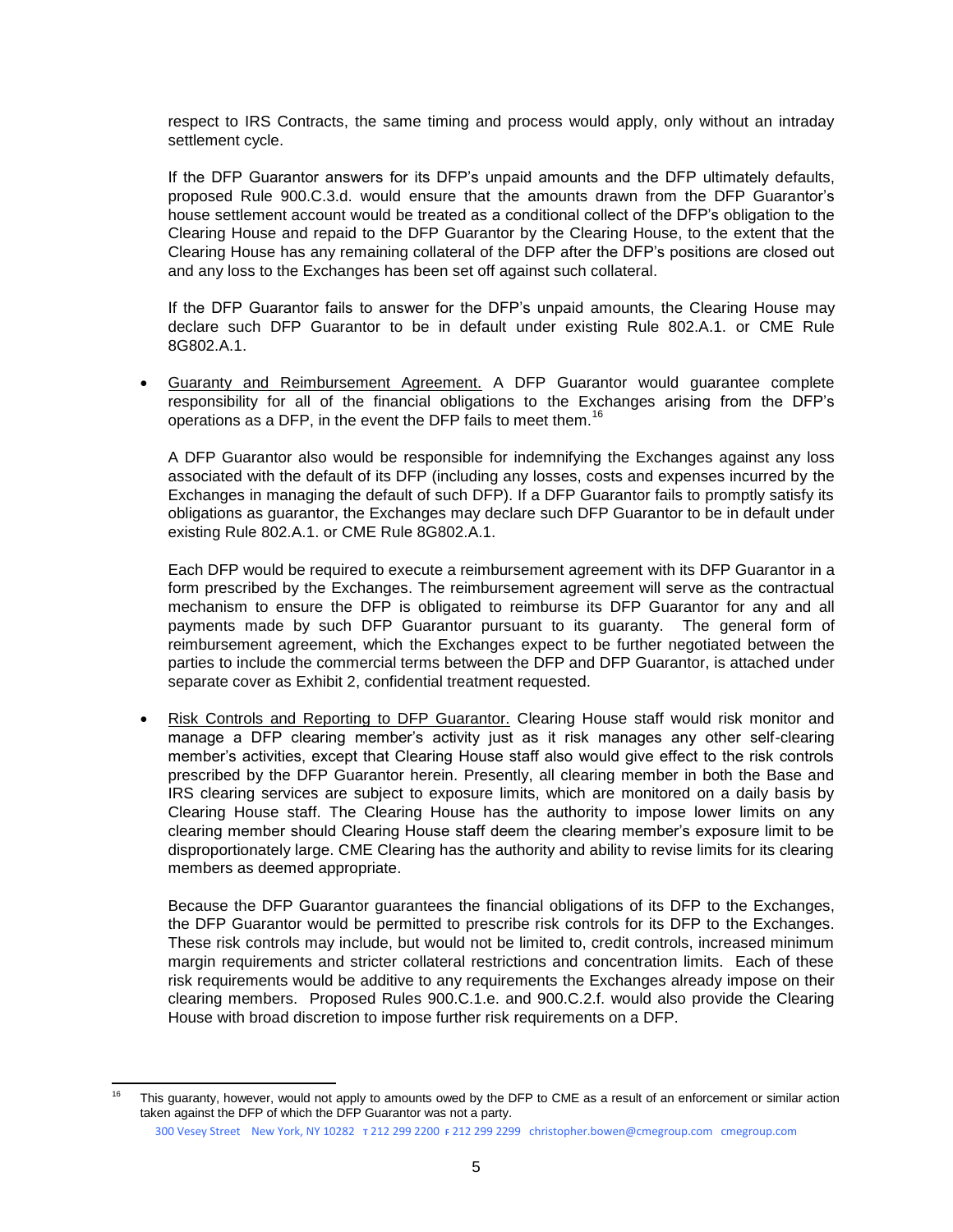To facilitate a DFP Guarantor's ability to monitor the activity of its DFP, the Exchanges would provide a DFP Guarantor with reports relating to each of its Designated DFPs. These reports would include, but would not be limited to, initial margin reports (broken down by currency and product), variation margin reports (broken down by currency and product), trade registers (verifying trading activity and positions) and asset inventory trial balance (detail of collateral deposited with the Clearing House).

- Additional Margin Requirements for DFP. In order to ensure that, between the margin of the DFP and the capital of its DFP Guarantor, the same amount of assets exists to address a defaulted DFP as would otherwise exist if the DFP had been a defaulted customer of an FCM that would have set aside the minimum capital of no less than 8% of its defaulted customer's aggregate performance bond, the Clearing House would have heightened margin requirements for a DFP (and its DFP Guarantor would be subject to additional capital requirements, as discussed below). Proposed Rule 900.C.1.d. would state that the performance bond requirement for each position of a DFP would be the greater of what is required by Rule 826 or 104% of what otherwise would be required in the absence of Rule 826. $17$  The remaining capital would be accounted for through the imposition of capital requirements equal to 4% of the DFP's margin applied to the DFP Guarantor.
- Additional Capital Requirements for DFP Guarantor. Because the financial obligations of a DFP would be guaranteed by its DFP Guarantor, Proposed Rule 900.C.2.(c) would adjust the DFP Guarantor's existing capital requirements to account for the activity of its DFP. Under Proposed Rule 900.C.2.c., the DFP Guarantor's adjusted capital requirement would be the greatest of: (1) \$5,000,000, unless the DFP Guarantor is an IRS Clearing Member or a CDS Clearing Member or clears OTC Derivatives other than agricultural OTC Derivatives, in which case the minimum capital requirement would be \$50,000,000; (2) the applicable regulatory capital requirement set forth in CFTC Regulation  $1.17(a)(1)(i)(B)$  for positions carried in customer and noncustomer  $accounts<sup>18</sup>$  plus 4% of the aggregate performance bond requirement for each DFP's open positions that are being guaranteed by the DFP Guarantor in its capacity as DFP Guarantor; (3) the applicable regulatory capital requirement set forth in CFTC Regulation  $1.17(a)(1)(i)(D)$ ; or (4) 20% of the aggregate performance bond requirement for the DFP Guarantor's proprietary IRS Contracts and CDS Contracts, its customers' IRS Contracts and CDS Contracts and each DFP's IRS Contracts that are being guaranteed by the DFP in its capacity as DFP Guarantor. Taken together, the increased margin requirements for a DFP (as adjusted by proposed Rule 900.C.1.d.) and the adjusted capital requirements for the DFP Guarantor (as adjusted by proposed Rule 900.C.2.c., will ensure that, at a minimum, the same amount of assets exists to address a defaulted DFP as would otherwise exist if the DFP had been a defaulted customer of an FCM where the FCM would have set aside the minimum capital of no less than 8% of its defaulted customer's aggregate performance bond.
- Sizing Guaranty Fund Contribution of DFP Guarantor.A DFP would not be required to make contributions to the Guaranty Fund, but instead its DFP Guarantor would have its Guaranty Fund contributions sized to account for the activity of the DFP guaranteed by the DFP Guarantor. The DFP Guarantor's Guaranty Fund contribution would be sized differently for Base Products and for IRS Products. For additional information, please see Submission No. 16-301S, Appendix A (confidential treatment requested).

l Rule 826 provides that other than for agricultural commodity derivatives contracts that meet the exclusion criteria established in Article 2 of the February 24, 2016 European Commission equivalence determination or cleared-only OTC products, CME shall ensure performance bond requirements for a Clearing Member's proprietary positions are calculated (on a net basis) and collected using a liquidation period of not less than 2 days.

For the avoidance of doubt the capital requirements set out in CFTC Regulation 1.17(a)(1)(i)(B) do not apply to DFP positions guaranteed by the DFP guarantor.

<sup>300</sup> Vesey Street New York, NY 10282 **T** 212 299 2200 **F** 212 299 2299 christopher.bowen@cmegroup.com cmegroup.com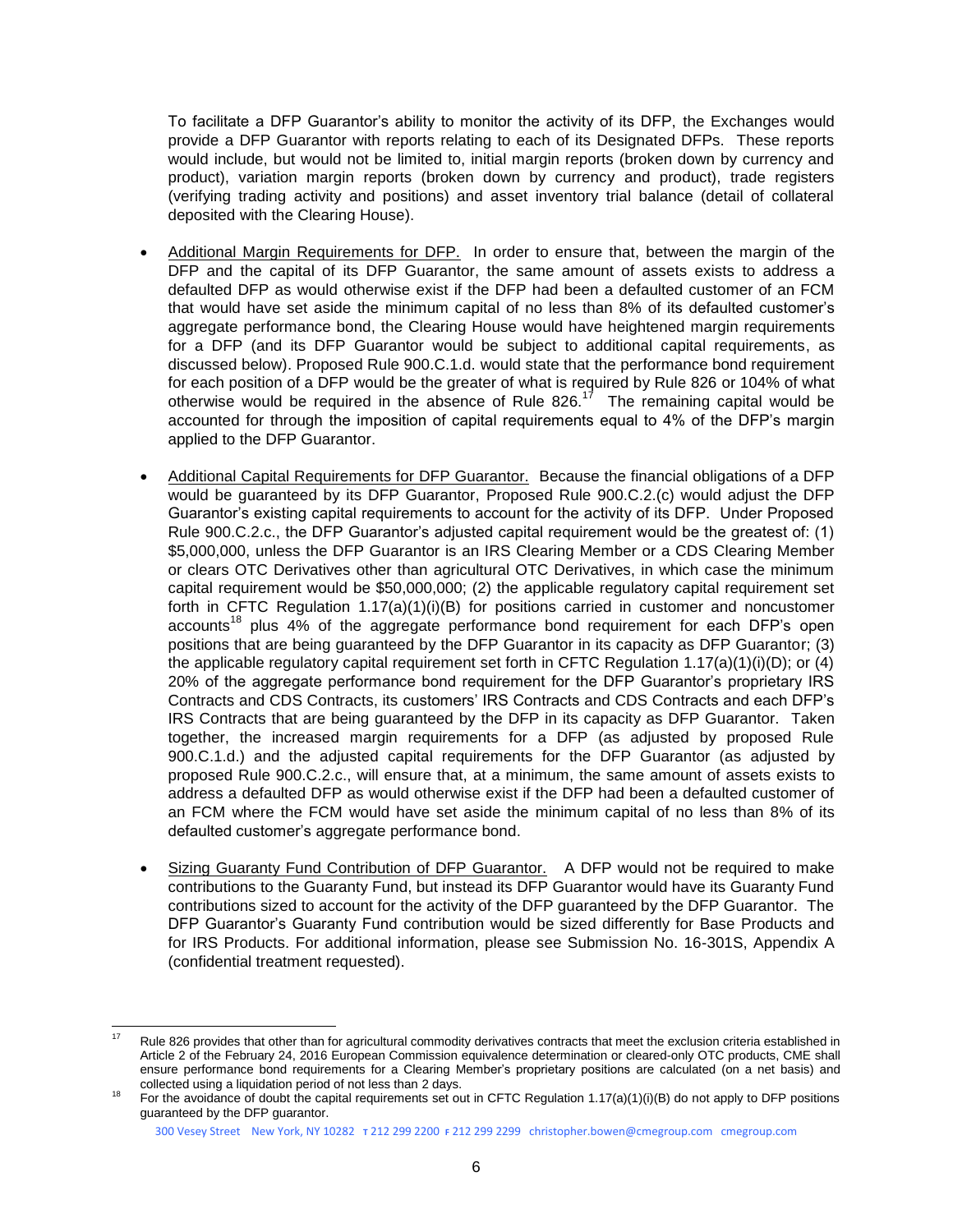Default of a DFP. In the event a DFP fails to meet a payment obligation and (i) such failure is determined by the DFP Guarantor, Clearing House staff not to be the result of the DFP's creditworthiness, and (ii) the DFP Guarantor has paid all amounts owed by such DFP to the Clearing House, then the DFP Guarantor could request that the DFP be converted into a customer and some or all of its positions and associated collateral be transferred to the DFP Guarantor's appropriate customer account(s).<sup>19</sup> The Clearing House would have sole discretion to grant or deny such a request. Under Proposed Rule 900.C.3.b, the Clearing House would not make such a transfer unless the following conditions have been satisfied: (1) all amounts that the Designated DFP failed to pay to the Clearing House must be promptly satisfied; (2) the DFP Guarantor's request to transfer open positions of the DFP must have been received by the Clearing House within 8 hours of the DFP's failure, unless a period of time longer than 8 hours is deemed appropriate by the Clearing House Risk Committee; (3) the Designated DFP must reimburse the applicable DFP Guarantor for all amounts owed under their reimbursement agreement; (4) the DFP Guarantor must represent to the Clearing House that the Designated DFP's open positions and associated collateral, if transferred into the appropriate customer account, would not present an undue risk to the appropriate customer accounts under the DFP Guarantor's existing credit policies and procedures; and (5) the Designated DFP must satisfy any additional conditions specified by the Clearing House. Upon satisfaction of each of these conditions, the Clearing House may permit the transfer of the Designated DFP's open positions and associated collateral into the DFP Guarantor's appropriate customer accounts; however, the Clearing House cannot transfer such positions and collateral any sooner than the first settlement cycle on the second business day after the receipt of the DFP Guarantor's request, unless a longer or shorter period of time is deemed appropriate by the Clearing House Risk Committee. And even if these conditions are met, the Clearing House has sole discretion over whether or not to make such a transfer.

Each person's status as DFP and DFP Guarantor (relative to such DFP) shall terminate concurrently with the completion of the transfer and/or liquidation of all of the Designated DFP's positions.

In determining whether the DFP's failure to make a payment was related to its creditworthiness, the Clearing House would look to the specific facts and circumstances concerning the failure, the market and credit risk evaluations that the DFP Guarantor performs in the ordinary course on each of its customers and Exchange and Clearing House staff perform in the ordinary course on each of their clearing members, available data on the DFP's recent trading activity, the composition of the DFP's collateral with the Clearing House, any signals from the DFP Guarantor (i.e., recently lowered credit limits, recently increased minimum margin requirements, historical lowering of credit limits or increases of margin levels), direct conversations with the DFP (and requests for additional information and/or specific representations, if appropriate) and any other information Exchange or Clearing House staff deem necessary in order to ensure a DFP's failure was not related to its creditworthiness. At the same time, the DFP Guarantor will be going through a similar exercise, and the Exchanges expect a DFP Guarantor would look to the routine credit diligence it performs on all guaranteed parties in the ordinary course (relying both on its historical diligence of the DFP and updating its diligence of the DFP) and any other information the DFP Guarantor deems necessary in order to ensure that its DFP remains a good credit risk.<sup>20</sup> If the Clearing House is unable to adequately determine whether a DFP's failure was related to its creditworthiness, the DFP Guarantor's request would be denied and Clearing House staff, at its discretion, may liquidate the DFP's positions.

 $10<sup>1</sup>$ This alternative was suggested in discussions with clearing members, who pointed out that they may be interested in preserving their customer relationship by converting a DFP back into a customer if the DFP faced difficulty with the operational requirements attendant to clearing membership.

<sup>&</sup>lt;sup>20</sup> CME has been advised by a clearing member that sufficient diligence into the DFP's creditworthiness could be performed within 48 hours.

<sup>300</sup> Vesey Street New York, NY 10282 **T** 212 299 2200 **F** 212 299 2299 christopher.bowen@cmegroup.com cmegroup.com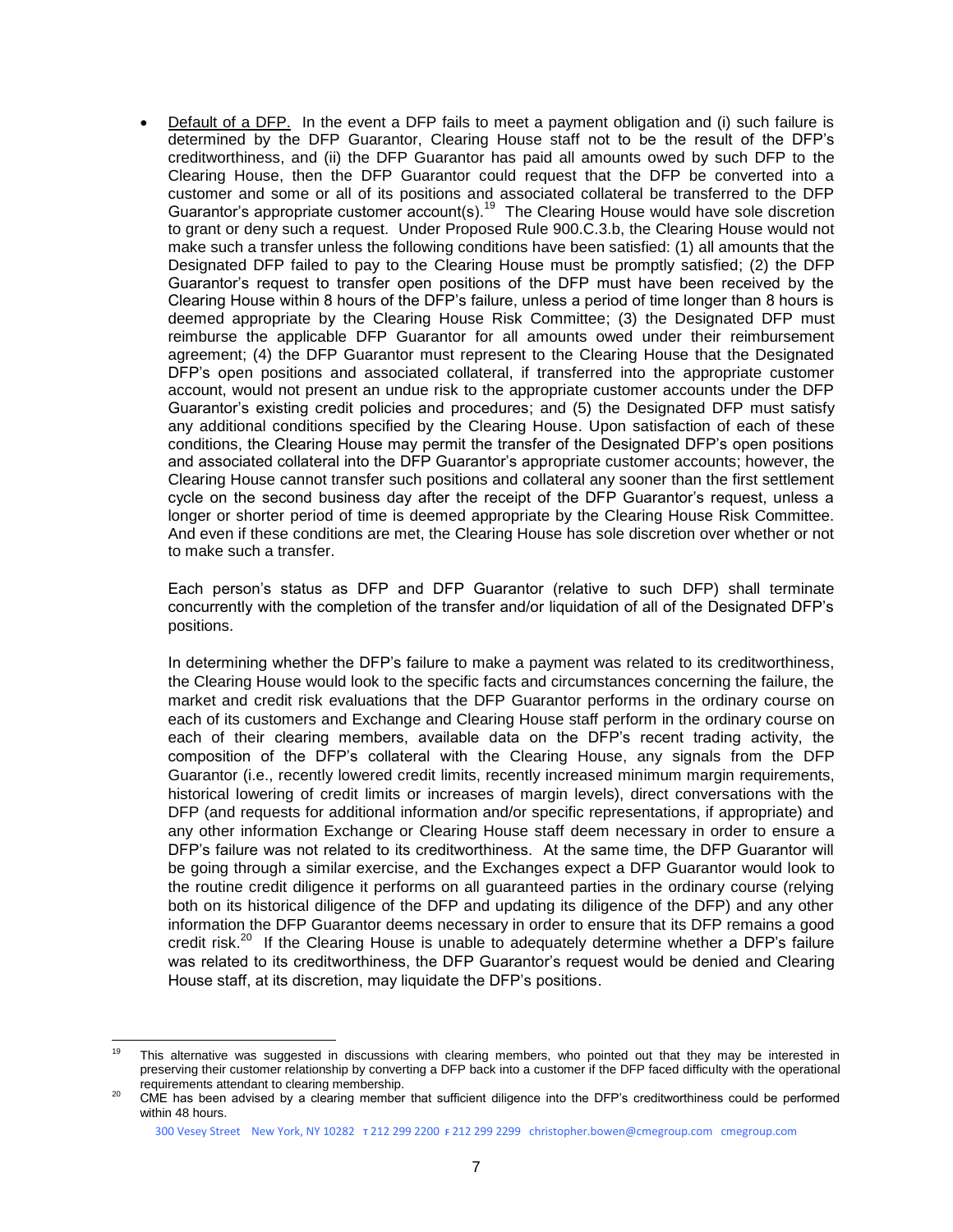In the event of the suspension of or default by a DFP, its DFP Guarantor, if called upon by the Clearing House, would be obligated to act as liquidating agent for the Exchanges in liquidating the positions, and hedging the risks, of the defaulted DFP's portfolio. In this role, the DFP Guarantor would be required to use commercially reasonable efforts, based on the complexity of the DFP's portfolio and market conditions, to liquidate the DFP's open positions by or through transactions in the market, novation, auction or other commercially reasonable method, or by some combination of the foregoing. Proposed Rule 900.C.3.c.(4) would expressly authorize a DFP Guarantor, as liquidation agent, to engage in any commercially reasonable transaction to hedge the risks of the DFP's portfolio and disclose the DFP's portfolio to third parties reasonably appropriate (in the judgment of the DFP Guarantor, as liquidation agent) in order to effect the liquidation. The DFP's positions and collateral will remain with the Clearing House throughout the liquidation, as opposed to being moved into the DFP Guarantor's house accounts. Any remaining assets of the suspended or defaulted DFP that are available to the Clearing House would be used to discharge any loss to the Exchanges associated with such suspension or default.

 Default, Suspension or Withdrawal of a DFP Guarantor. In the event of a DFP Guarantor's default, suspension or withdrawal, the Clearing House will be permitted to take any action with respect to the positions of the defaulted DFP Guarantor's DFP as if the DFP itself had defaulted. Proposed Rule 900.C.6.b. gives the Clearing House the express discretion to allow a DFP to (i) liquidate its open positions guaranteed by its DFP Guarantor; (ii) find a replacement DFP Guarantor; (iii) change its clearing membership status in the Clearing House to that of a Clearing Member that is not a DFP, which status would be provisional pending subsequent approval by the Clearing House; and/or (iv) transfer its open positions to one or more Clearing Members. The DFP must make a declaration of its intent to the Clearing House within 24 hours of the earlier of (x) the Clearing House notifying the DFP of its DFP Guarantor's suspension or default, (y) the Clearing House publishing an advisory of the DFP Guarantor's suspension or default, or (z) the DFP Guarantor submitting a notice of withdrawal from its status as DFP Guarantor with respect to the DFP, unless the Clearing House Risk Committee deems that a period of time longer than 24 hours is appropriate. The DFP must also agree any additional conditions as specified by the Clearing House.

The DFP must have completed one (or a combination) of the actions in Rule 900.C.6.b. with respect to all of its open positions by no later than the last settlement cycle of the first business day after Clearing House receives the declaration from the DFP, unless the Clearing House Risk Committee deems that a longer period of time is appropriate.

 Exception from Specific Rulebook Provisions. DFPs would be generally subject to the provisions of the CME/CBOT/NYMEX/COMEX Rulebook as would any other clearing member; however, Proposed Rule 900.C.1.c. would specifically except DFPs from certain requirements that are otherwise applicable to other clearing members.<sup>21</sup> Each of these exceptions is described briefly herein:

> **Financial capitalization.** A DFP would be excepted from the financial capitalization requirements in Rules 901.F and 970.A because its financial performance would be guaranteed by its DFP Guarantor. This form of guaranty obviates the need for the Exchanges to impose a financial capitalization requirement, although it does not prevent the DFP Guarantor from imposing minimum financial capitalization requirements as a condition of guaranteeing the DFP's performance to the Exchanges and the Clearing House. The Exchanges would expect that any such commercial terms negotiated between the DFP and its DFP Guarantor would be memorialized in the reimbursement agreement required as a condition of the DFPs membership.

 $21$ Additionally, provisions in the CME Rulebook dealing with customer-specific issues generally would be inapplicable to DFP clearing members, since they are prohibited from clearing trades for customers.

<sup>300</sup> Vesey Street New York, NY 10282 **T** 212 299 2200 **F** 212 299 2299 christopher.bowen@cmegroup.com cmegroup.com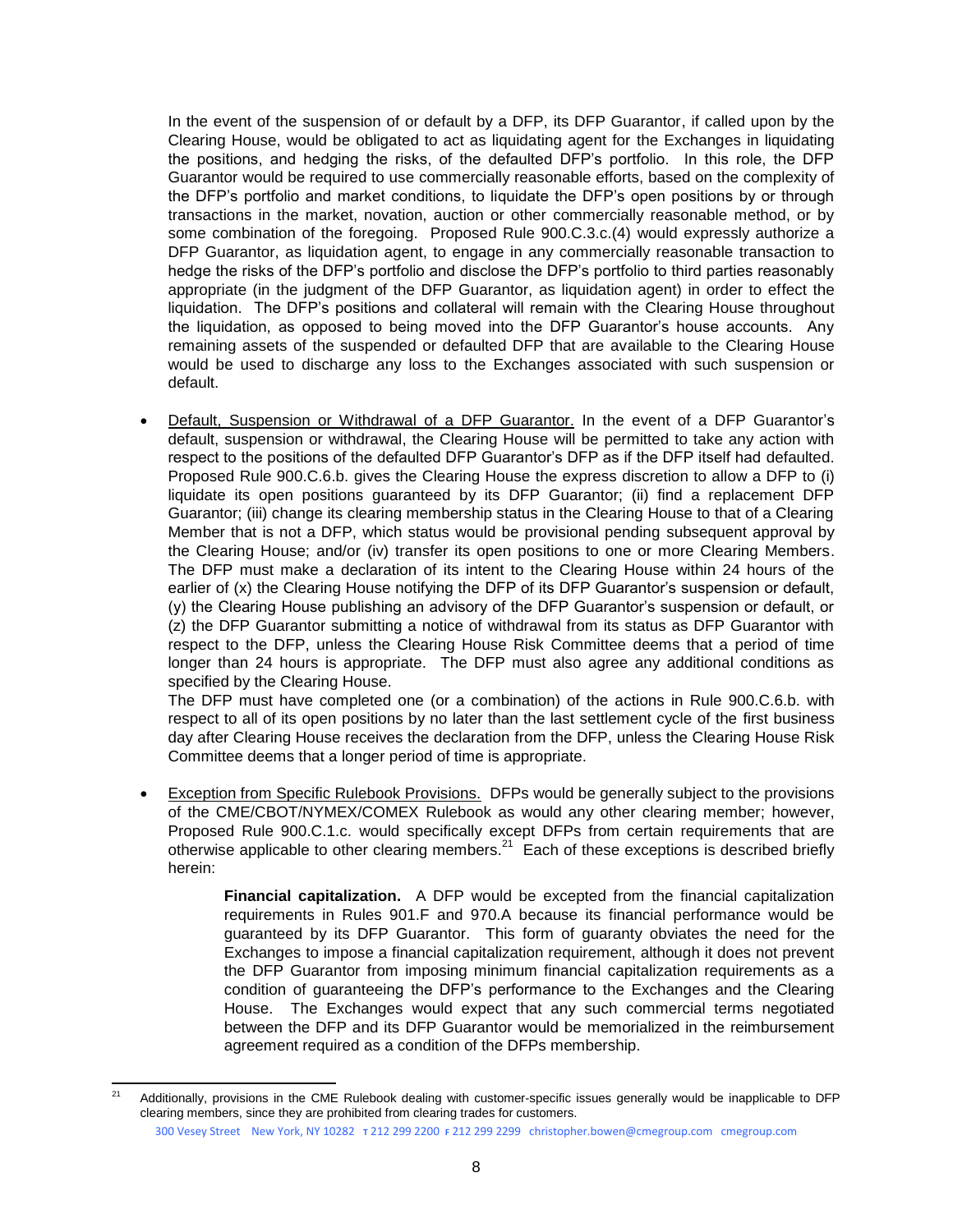**Parent guarantee.** A DFP would be excepted from the parent guarantee requirements in Rules 901.G and 901.L because its financial performance would be guaranteed by its DFP Guarantor.

**Membership requirements.** A DFP would be excepted from the membership requirements in Rule 902.A. Instead, the minimum number of memberships required of a DFP would be codified in Proposed Rule 902.B. Under Proposed Rule 902.B., a DFP would be required to have at least: one CME membership for the privilege of trading CME products, one CBOT membership for the privilege of trading CBOT products, two NYMEX memberships for the privilege of trading NYMEX products and two COMEX memberships for the privilege of trading COMEX products. The membership requirement in Proposed Rule 902.B. reflects the minimum number of memberships required for clearing privileges under the organizational documents of each of the respective DCMs.

**Financial statements.** A DFP would be excepted from the requirement to produce financial statements in Rules 970.A and 970.B because its financial performance would be guaranteed by its DFP Guarantor. This form of guaranty obviates the need for the Exchanges to require a DFP to produce financial statements, although it does not prevent the DFP Guarantor from demanding financial statements from its DFP as a condition of guaranteeing the DFP's performance to the Exchanges. The Exchanges would expect that any such commercial terms negotiated between the DFP and its DFP Guarantor would be memorialized in the reimbursement agreement required as a condition of the DFPs membership.

**Guaranty Fund contribution.** A DFP would be excepted from the requirement to contribute to the guaranty fund as required by in Rule 816, CME Rule 8F007 or CME Rule 8G07. As discussed in detail above, the DFP Guarantor's Guaranty Fund contribution would be sized to account for the activity of its DFP.

**Assessments.** A DFP would be excepted from the requirement to pay assessments in Rule 802.B or CME Rule 8G802.B. Because assessments are calculated relative to the Guaranty Fund contribution of a clearing member, any assessments levied against a DFP Guarantor would incorporate the activity of its DFP.

**Loss mitigation exercises.** If a DFP were an IRS clearing member, it would be excepted from the requirement to participate in the mitigation of losses of another IRS clearing member pursuant to CME Rule 8G14 and from the requirement to nominate persons to the Active Base OTC Default Management Committee or IRS Default Management Committee pursuant to CME Rules 8F004.11 or 8G04.4.

Notwithstanding the aforementioned exceptions, a DFP remains subject to the Clearing House's authority under Proposed Rule 900.C.1.(e) to impose all risk requirements that the Clearing House or the DFP Guarantor may impose.

**Effect of DFP Clearing Membership.** Because DFP clearing membership would operate substantially similar to that of a self-clearing member, the effects of many of the aspects of DFP clearing membership would not be material to the Exchanges, clearing members or the markets. The significant effects of DFP clearing membership are as follows:

• Sizing the Guaranty Fund Contribution of DFP Guarantor. The Proposed Rules would ensure that a DFP Guarantor's contributions to the Base Guaranty Fund and the IRS Guaranty Fund would be sized to account for the activity of its DFP. As explained above, any increase to the overall Guaranty Fund sizing as a result of DFPs will be allocated back only to, and additional contributions collected only from, those clearing members that are DFP Guarantors. For the IRS Guaranty Fund, the DFP Guarantor's Guaranty Fund contribution would be sized using the same

300 Vesey Street New York, NY 10282 **T** 212 299 2200 **F** 212 299 2299 christopher.bowen@cmegroup.com cmegroup.com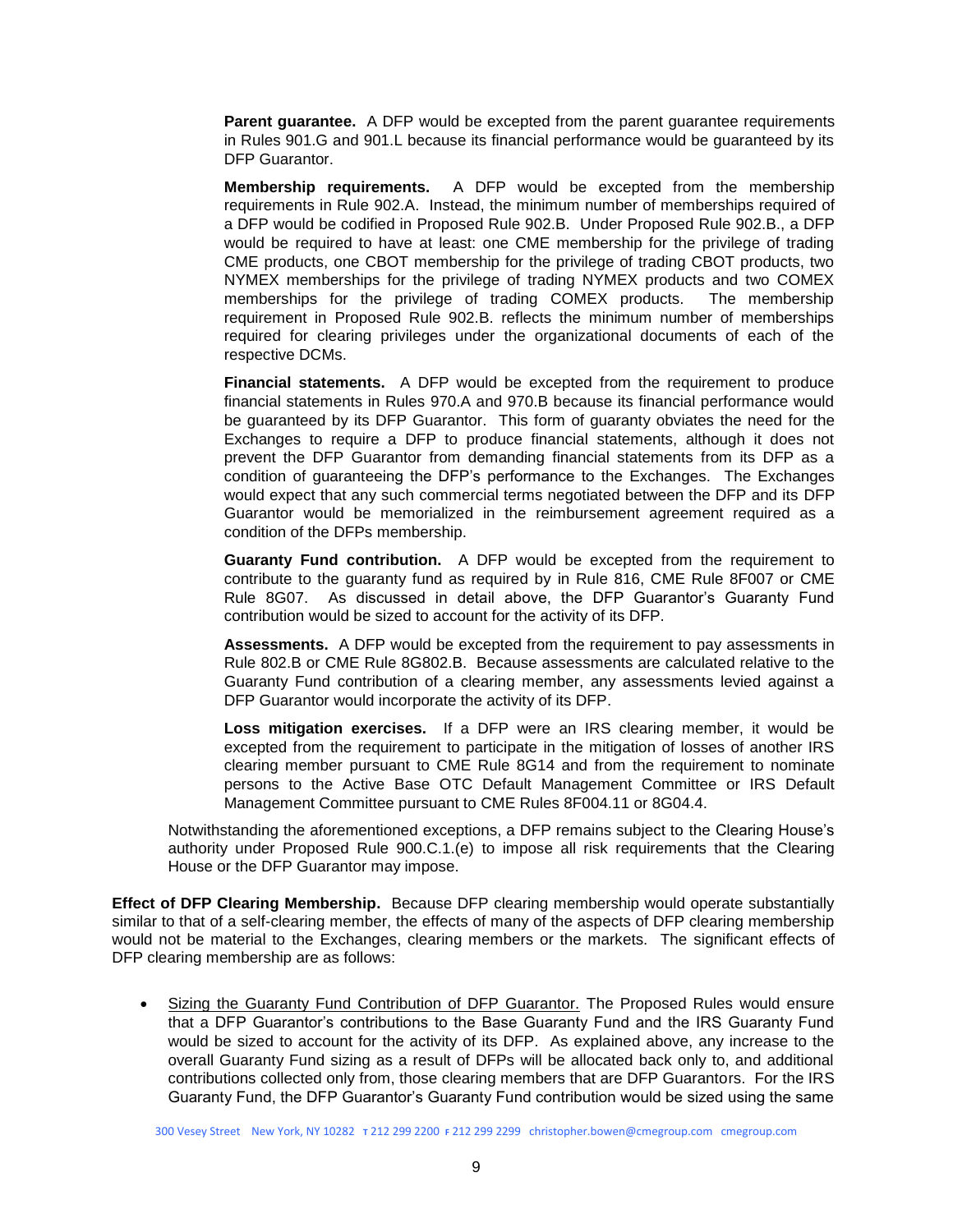methodology the Clearing House presently uses for IRS Guaranty Fund sizing, except that the stress shortfall of a DFP Guarantor that is an LND would be calculated to include its house account and its two largest non-house accounts – without regard to whether those accounts are customer accounts or DFP account(s).

- DFP Guarantor Financial Guaranty of DFP Performance to the Exchanges. A DFP Guarantor would guarantee complete responsibility for all of the financial obligations to the Exchanges arising from the DFP's operations as a DFP, in the event the DFP fails to meet them. The nature of the DFP Guarantor's guaranty would be substantially similar to the guaranty an FCM provides to its customer. Accordingly, the Proposed Rules would impose DFP focused capital requirements on a DFP Guarantor (discussed immediately below).
- Additional Capital Requirements for DFP Guarantor. The Proposed Rules would impose DFP focused capital requirements on a DFP Guarantor because the DFP Guarantor would guarantee the financial obligations of its DFP. The DFP Guarantor's capital requirements, as adjusted by the Proposed Rules, and the additional margin requirements that would be imposed on the DFP by the Proposed Rules, ultimately would ensure that, between the margin of the DFP and the capital of its DFP Guarantor, the same amount of assets exist to address a defaulted DFP as would otherwise exist if the DFP had been a defaulted customer of an FCM that would have set aside the minimum capital of no less than 8% of its defaulted customer's aggregate performance bond, CME would have heightened margin requirements for a DFP. Exchange and Clearing House staff would monitor the DFP Guarantor's capital in the same manner that it currently monitors the minimum required capital of its clearing members.
- Management of DFP Suspension or Default. In the event a DFP fails to meet a payment obligation, there would be two choices for resolution. First, to the extent that such failure has been determined by Exchange or Clearing House staff not to be the result of the DFP's creditworthiness, and the DFP Guarantor has paid all amounts owed by such DFP to the Exchanges, then the DFP Guarantor could request that the DFP be converted into a customer and some or all of its positions and associated collateral be transferred to the DFP Guarantor's appropriate customer account(s). In any other circumstance, the DFP's failure to satisfy a payment obligation to the Exchanges may result in the suspension or default of the DFP, in which case its DFP Guarantor would be obligated to act as liquidating agent for the Exchanges in liquidating the positions, and hedging the risks, of the defaulted DFP's portfolio. Any remaining assets of the suspended or defaulted DFP that are available to the Exchanges would be used to discharge any loss to the Exchanges associated with such suspension or default.
- Management of DFP in Event of DFP Guarantor Suspension or Default. In the event of the suspension or default by the DFP Guarantor, the Exchanges would be permitted to take any action with respect to the positions of the defaulted DFP Guarantor's DFP as if the DFP itself had defaulted. As discussed in detail above, the Exchanges also may allow a DFP to (i) find a replacement DFP Guarantor, (ii) request its clearing membership status be changed to that of a non-DFP clearing member (which status would be provisionally approved pending subsequent approval by Exchange and Clearing House staff), (iii) transfer its open positions to the customer origin(s) of one or more clearing members, (iv) liquidate open positions guaranteed by the DFP Guarantor, and/or (v) satisfy any additional conditions specified by the Clearing House.
- Risk Controls, Reporting to DFP Guarantor. In addition to the ordinary compliment of risk controls that the Clearing House would impose on the DFP by virtue of its status as a clearing member, the Clearing House also would be responsible for implementing additional risk controls that have been prescribed by each DFP Guarantor with respect to each of its Designated DFPs. As discussed above, these additional controls may include credit limits, minimum margin requirements, collateral requirements and risk controls. To facilitate a DFP Guarantor's ability to monitor the activity of its DFP, the Clearing House also would provide a DFP Guarantor with

300 Vesey Street New York, NY 10282 **T** 212 299 2200 **F** 212 299 2299 christopher.bowen@cmegroup.com cmegroup.com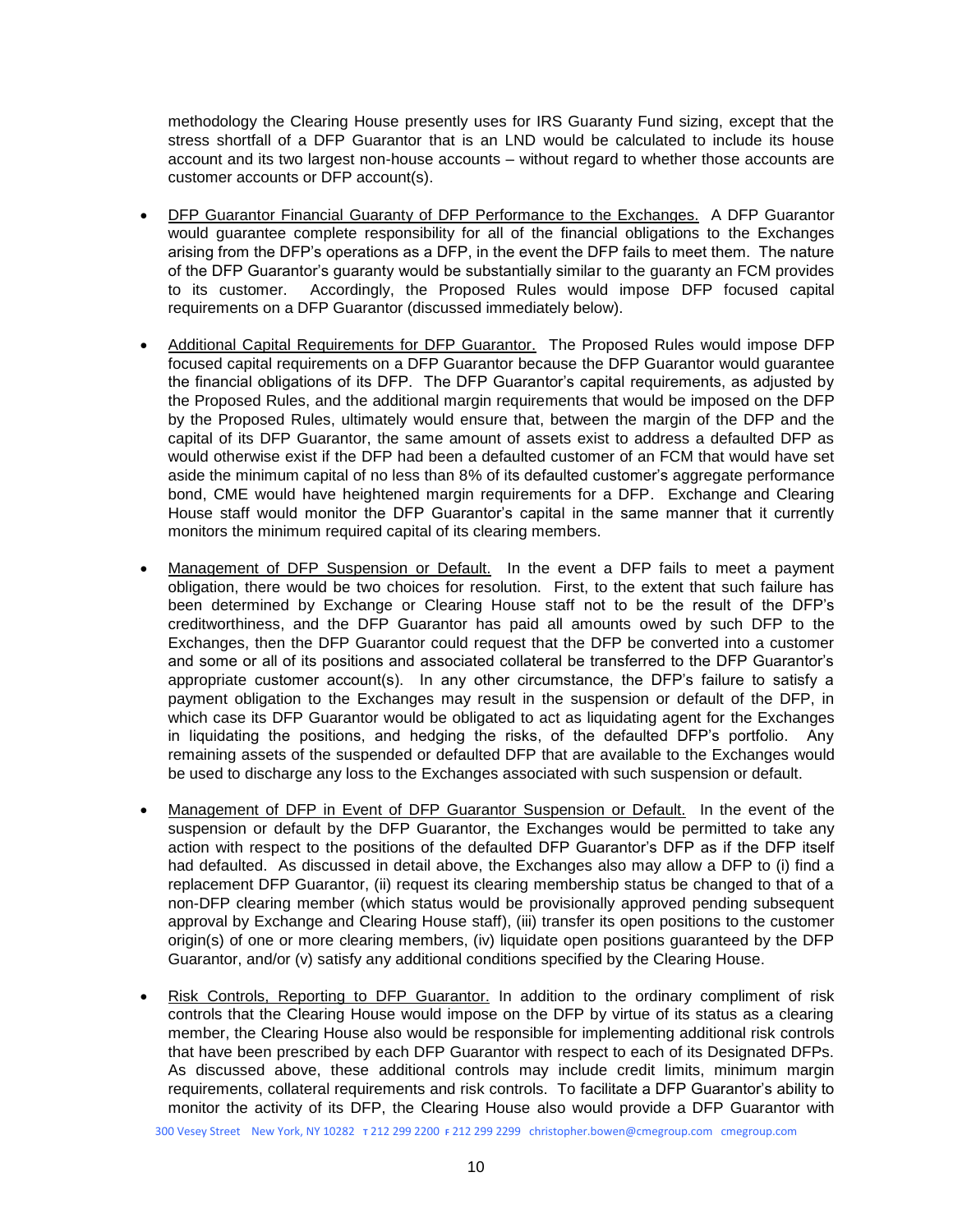reports relating to each of its Designated DFPs. As discussed above, these reports would include, but would not be limited to, initial margin reports (broken down by currency and product), variation margin reports (broken down by currency and product), trade registers (verifying trading activity and positions) and asset inventory trial balance (detail of collateral deposited with the Clearing House).

 Impact to the Risks in Customer Origin and Capital Requirements of Guarantor (as FCM). If a DFP withdraws as a customer of an FCM in favor of becoming a DFP and the DFP's former FCM acts as DFP Guarantor, such withdrawal would have the following impact on the customer segregated accounts and cleared swap customer accounts of the DFP's former FCM: First, the withdrawal of the DFP means that the customer accounts of the DFP's former FCM will no longer be exposed to the risks attendant to the positions of the DFP (which was formerly a customer). Without knowing the remaining positions in the DFP's former FCM's customer accounts, it is not possible to know the net impact of such withdrawal on the overall risk in the customer accounts (and even if it was possible to know the net impact at a specific point in time, it is not possible to predict whether such impact would remain constant over time) but it is clear that DFP could no longer cause a hole in the customer origin and the attendant loss sharing that would result from that hole where the FCM defaulted. In addition, the DFP would now be required to place an enhanced level of margin with the Clearing House (at a minimum a 4% increase) which would reduce the likelihood that the DFP's default would negatively impact the capital position of the DFP Guarantor. Second, the withdrawal of the DFP is likely to have the immediate result of somewhat decreasing the amount of capital (measured as a raw number) that the former FCM is required to maintain.<sup>22</sup> Consequently, if one of the remaining customers of the DFP's former FCM defaulted (after the DFP's withdrawal as a customer), it is possible that the DFP's former FCM would have less capital (measured as a raw number) to address the customer's default even though the DFP's capital would represent the same percentage of the performance bond associated with the segregated customer pool.<sup>23</sup>

#### **Expected Risks and the Exchanges' Plans to Manage Any Such Risks**

The Exchanges expect that the nature and level of risks to the Clearing House, clearing members or the market introduced by the addition of the DFP clearing membership category would be substantially similar to those already presented by other clearing members, with three exceptions:

 Operational Risks. The Exchanges expect that certain operational risks attendant to DFP clearing membership may exist, namely the increased operational risks to the Clearing House and the risk of operational failures by DFPs though each DFP will be subject to the same level of scrutiny in regard to its operational capabilities as any other clearing member. The increased operational risks to the Clearing House result from its responsibility to implement risk controls prescribed by a DFP Guarantor with respect to each of its Designated DFPs, which is a function generally performed by FCMs with respect to their customers rather than by the Clearing House. The Clearing House plans to manage these risks by allocating Clearing House staff to develop,

<sup>22</sup> Recall that FCMs are required to maintain capital in the amount of at least 8% of "the total risk margin requirement for positions carried by the [FCM] in its customer accounts and noncustomer accounts." 17 C.F.R. § 1.17(a)(1)(i)(B). Accordingly, a DFP's withdrawal from the customer origin of an FCM is likely to have the immediate effect of decreasing the total risk margin requirement in the customer account. The decreased total risk margin requirement in the customer account, when multiplied by 8%, results in a smaller number than it otherwise would have been prior to the DFP's withdrawal due to the fact that the DFP Guarantor would hold 4% capital against the DFP's total risk margin requirement.

<sup>23</sup> The Exchanges note that while there are circumstances in which DFP membership could have the immediate impact of decreasing the minimum capital maintained by the DFP's former FCM (expressed as a raw number), the customer accounts of the DFP's former FCM would no longer bear the risks attendant to the DFP's positions and the DFP's former FCM would continue to maintain no less than the minimum amount of capital the Commission has deemed appropriate under CFTC Regulation 1.17. To the extent that the Commission believes that the presence of a DFP is a factor that customers of the DFP's former FCM should consider, we would support the DFP's former FCM updating its public disclosures, as required by CFTC Regulation 1.55, to disclose the presence of the DFP and any attendant perceived potential risks.

<sup>300</sup> Vesey Street New York, NY 10282 **T** 212 299 2200 **F** 212 299 2299 christopher.bowen@cmegroup.com cmegroup.com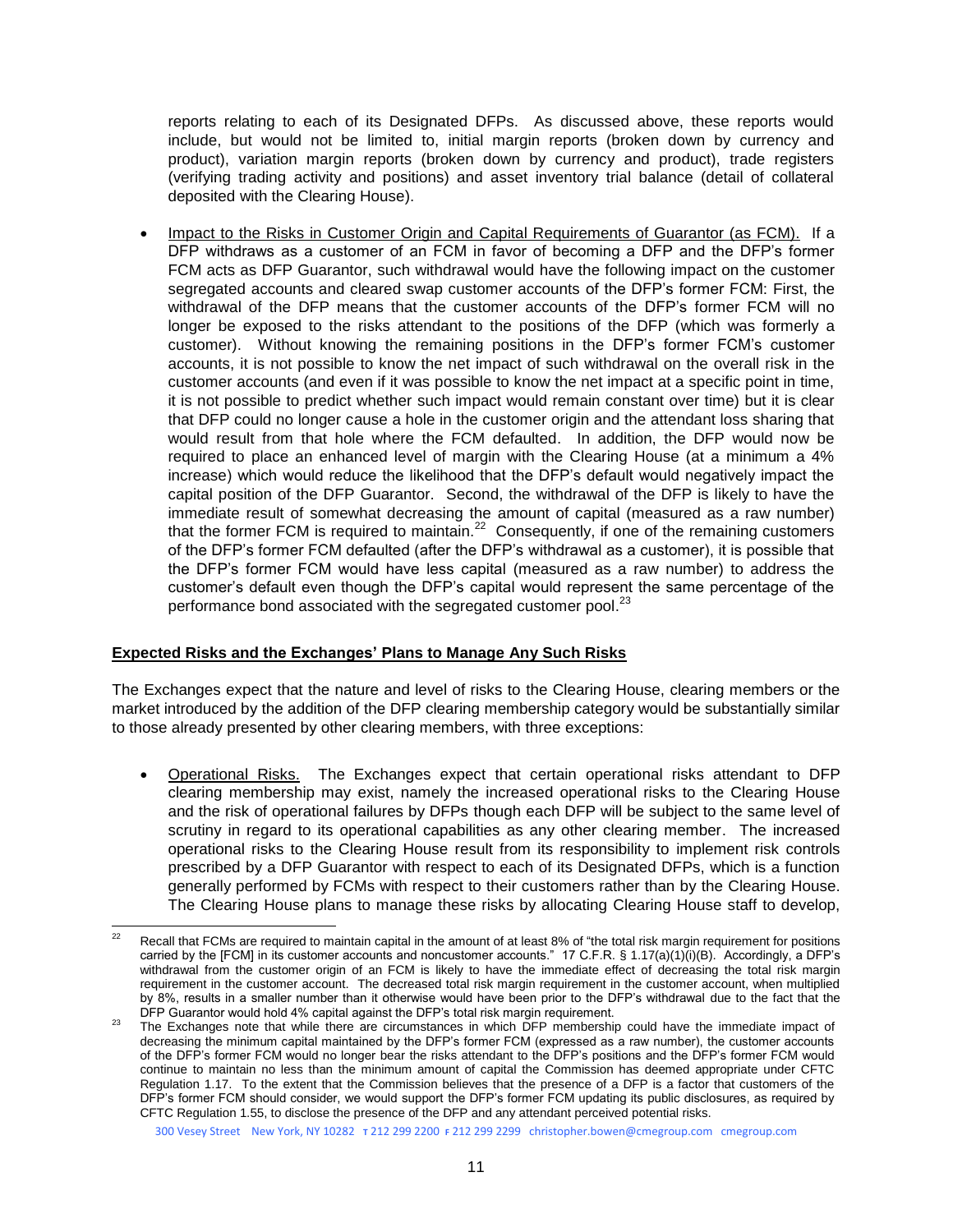manage and continually update systems that will support the implementation and application of such risk controls. If the implementation or application of any risk controls for a DFP introduces a nature or level of risk that the Clearing House is not comfortable with, Proposed Rule 900.C.2.d. would allow the Clearing House to impose additional conditions or requirements on the DFP's membership, which authority could be used to mitigate such risk.

As recognized above, we also believe that the DFP model will minimize certain other existing operational risks. In particular, direct settlements between the DFP and the Clearing House are expected to (i) remove a link in the settlement chain between the Clearing House and the ultimate customer, and thereby minimizing the number of opportunities for settlement bank failure or transit risk to occur, and (ii) diffuse the concentration of settlement flows so that a settlement failure with a clearing member that is a DFP Guarantor would not be as large as it otherwise might have been had the DFP remained a customer of the DFP Guarantor (in its capacity as an FCM).

Ultimately, the risk of operational failures by DFPs will be unique to each DFP and will depend on the DFP's resources and sophistication and the nature and volume of its trading. The Exchanges plan to manage these risks by carefully vetting each DFP applicant and scrutinizing the applicant's financial and operational resources and capabilities. In addition, the Clearing House would (and expect that DFP Guarantors also would) use the authority in proposed Rule 900.C.2.c. and 900.C.2.d. to craft risk controls that would address any operational concerns with a DFP. Finally, Proposed Rule 900.C.3.b provides a mechanic for a DFP Guarantor to request that a DFP be converted to a customer in the event of operational failures by the DFP.

 Settlement Risks. The DFP's performance on each settlement cycle would be guaranteed by its DFP Guarantor, and any amounts unpaid by the DFP may be drawn from the DFP Guarantor's house settlement account by the Clearing House. The ability of the Clearing House to immediately draw from a DFP Guarantor's house settlement account for unpaid obligations of an unaffiliated third party would present a slightly different version of an existing risk to the DFP Guarantor's house settlement account (the existing risk being an FCM's obligation to answer for its customer's failure to meet a margin call). If a DFP Guarantor were to answer for a DFP's unpaid settlement cycle obligations, it would result in an immediate capital charge to the DFP Guarantor, which is different from the situation where an FCM answers for a customer's failure to meet a margin call (in which case a capital charge ordinarily would not be immediately incurred). This too would present a potential new risk to the DFP Guarantor.

A DFP Guarantor's ability to impose higher margin requirements would provide the DFP Guarantor with an opportunity to require excess from which any unpaid obligations of its DFP might ultimately be settled.

 Suspension or Default Procedures. In the event that the DFP or its DFP Guarantor is suspended or defaulted, the Proposed Rules would introduce new mechanics to the Exchanges' existing mechanics for the suspension or default of a clearing member.

With respect to the operational default of a DFP, the Exchanges would address potential risks by: (1) leaving the transition of the DFP's positions and collateral to the DFP Guarantor's customer origin account(s) to each Exchange's sole discretion, (2) requiring the DFP Guarantor to diligence its DFP and make affirmative representations to the Exchanges about the risks of such transition relative to the DFP Guarantor's existing credit policies and procedures, (3) requiring the DFP itself to reimburse the DFP Guarantor for any amounts owed under their reimbursement agreement, and (4) waiting to perform any such transfer until the first settlement cycle on the second business day.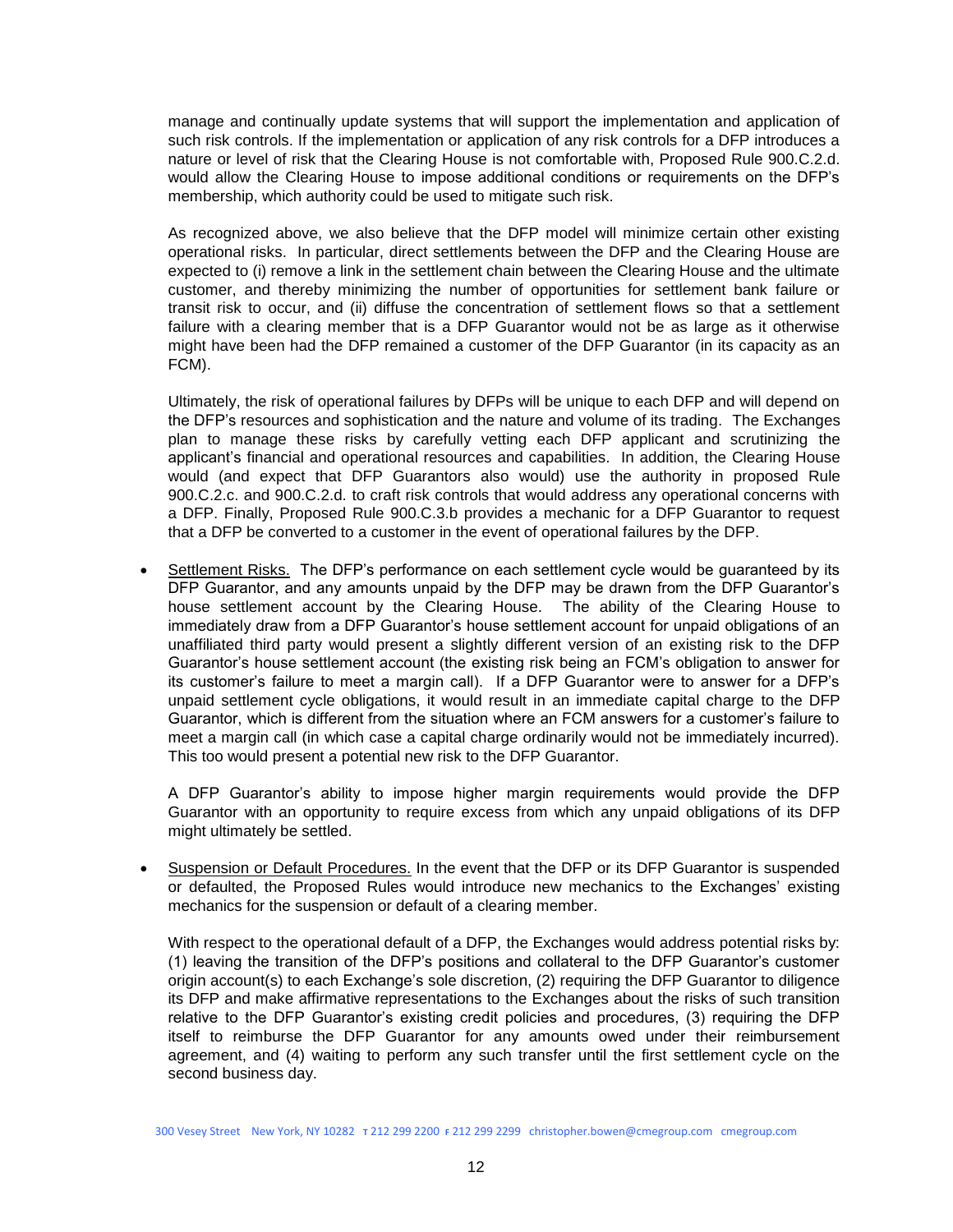With respect to any other suspension or default of a DFP, because each DFP's financial obligations to the Clearing House will be guaranteed by one or more DFP Guarantors (each of whom are themselves clearing members) and DFP Guarantors will have their Guaranty Fund contributions and assessments adjusted to account for the activity of each of their Designated DFPs, the Exchanges expect that the nature and level of financial risks attendant to a DFP suspension or default to be sufficiently addressed.

The Clearing House would address the prospective risks introduced by the suspension or default of a DFP Guarantor by: (1) reserving the authority to take action against the DFP as if the DFP itself was suspended or defaulted, (2) reserving the authority to liquidate the DFP's open positions guaranteed by the suspended or defaulted DFP Guarantor, (3) reserving the authority to require the DFP to satisfy any additional conditions specified by the Clearing House, and (4) requiring the DFP to declare its intention within 24 hours of the earlier of (x) Clearing House or Exchange staff notifying the DFP of its DFP Guarantor's suspension or default, or (y) the Clearing House publishing an advisory of the DFP Guarantor's suspension or default.

#### **Core Principle Review**

The Exchanges reviewed the designated contract market core principles ("DCM Core Principles") and the derivatives clearing organization core principles ("DCO Core Principles") as set forth in the CEA and identified that the Proposed Rules and rule amendments may have some bearing on the following principles:

- DCM Core Principle 11 Financial Integrity. The Proposed Rules would provide for the financial integrity of transactions entered into by DFPs on or through the Exchanges' facilities and would establish appropriate minimum financial standards for DFPs. Specifically, the DFP's financial performance to the Exchanges would be guaranteed by its DFP Guarantor, whose Guaranty Fund contributions (and therefore, assessments) would be sized to account for the DFP's activity. Furthermore, the DFP Guarantor's capital requirements would be increased to account for the guaranty the DFP Guarantor provides to its DFP.
- DCO Core Principle B Financial Resources. The Proposed Rules would ensure that a DFP's financial obligations are guaranteed by a DFP Guarantor, that a DFP Guarantor faces heightened capital requirements to account for the activity of its DFP, and that a DFP Guarantor's Guaranty Fund contributions (and therefore assessments) are sized to account for the activity of its DFP. These measures would ensure that the Clearing House maintains adequate financial, operational, and managerial resources sufficient to ensure that CME discharges its responsibilities as a DCO. Similarly, the Clearing House's minimum financial resources would continue to exceed the total amount that would enable the Clearing House to meet its financial obligations to its members and participants notwithstanding a default by its largest two clearing members, in each waterfall, in extreme but plausible market conditions.
- DCO Core Principle C Participant Eligibility. The Proposed Rules would establish appropriate and continuing eligibility standards for DFPs and establish and implement minimum procedures to verify, on an ongoing basis, the compliance of each DFP with such standards. Specifically, proposed Rule 900.C would permit fair and open access to all persons that are admitted, or seek to be admitted, as DFPs. In vetting DFP applicants and examining DFP members, Exchange and Clearing House staff will ensure that both prospective DFPs and admitted DFPs have and maintain sufficient financial resources (through their DFP Guarantors and the additional requirements imposed on them in the Proposed Rules) and adequate operational capacity to meet the obligations of membership.
- DCO Core Principle D Risk Management. The Proposed Rules would ensure that the Clearing House has the ability to manage its risks and responsibilities as a DCO, through the use of

300 Vesey Street New York, NY 10282 **T** 212 299 2200 **F** 212 299 2299 christopher.bowen@cmegroup.com cmegroup.com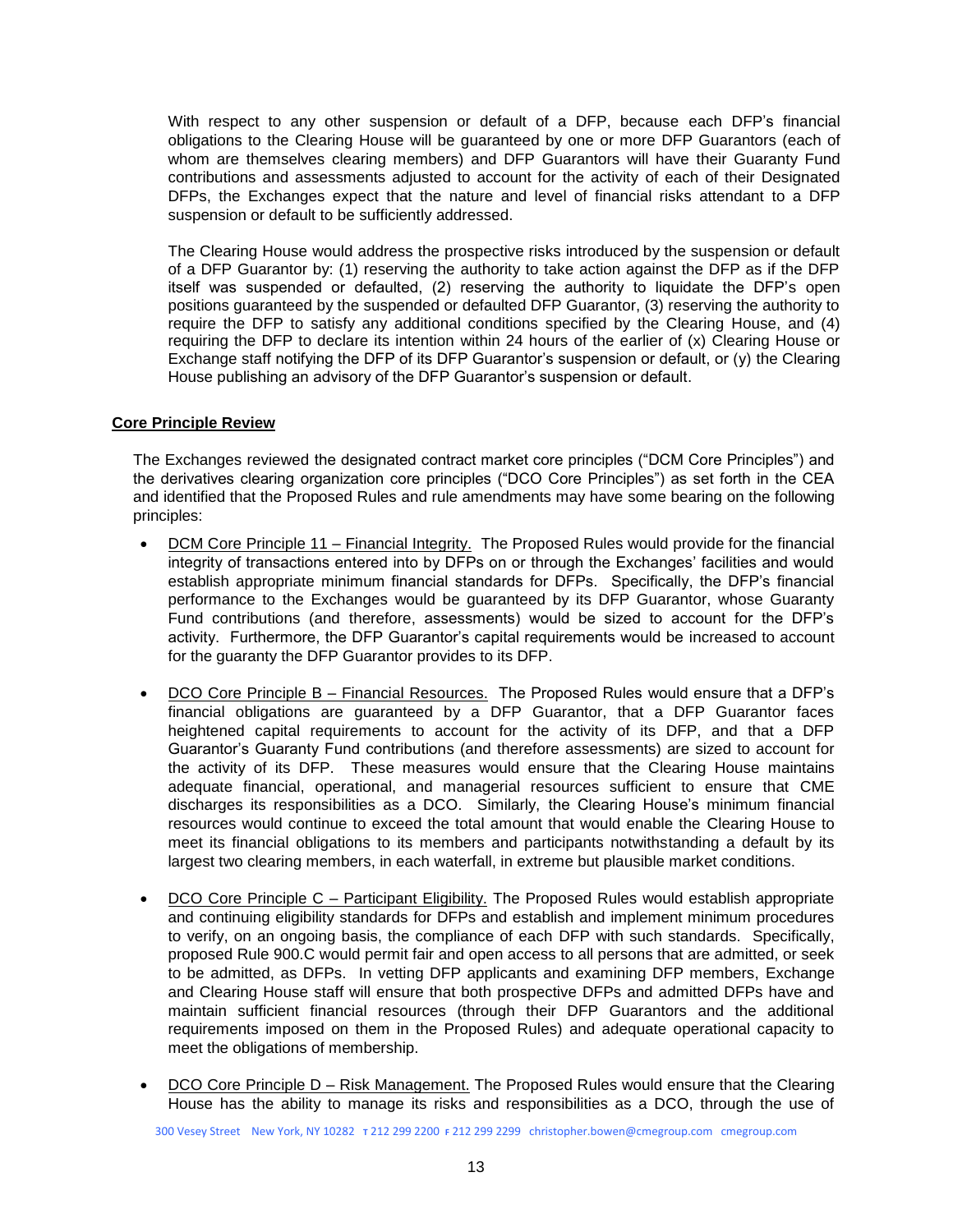appropriate policies and procedures. Specifically, the Proposed Rules would leave the Clearing House with the ability to impose additional risk requirements on a DFP and broad discretion in managing the operational and non-operational defaults (or suspensions) of DFPs, as well as the suspension or default of DFP Guarantors. The Proposed Rules would further allow the Clearing House discretion to adjust the Guaranty Fund contributions (and therefore, assessments) of DFP Guarantors, as well as to prescribe additional capital requirements. Each of these discretionary powers or express requirements ensures CME retains its ability to manage its risks and responsibilities as a DCO.

- DCO Core Principle G Default Rules and Procedures. Similar to existing risk management practices for defaulting clearing members, the Proposed Rules would leave CME with broad authority to take timely action with respect the default of a DFP or a DFP Guarantor, particularly to contain losses and liquidity pressures. The Proposed Rules further would generally set forth the actions that CME is authorized to take upon the suspension or default of the DFP and/or its DFP Guarantor.
- DCO Core Principle L Public Information. The Proposed Rules will be added to the Exchanges' publicly available rulebooks, permitting customers, clearing members and prospective clearing members to account for the Proposed Rules' potential impact.

#### **Brief Explanation of Any Substantive Opposing Views**

The Exchanges have discussed DFP clearing membership extensively with their clearing members. The only substantive opposing view has been that the heightened capital requirements that would be imposed on a DFP Guarantor should instead be imposed on the DFP itself, in order to mitigate (or at least avoid further aggravating) the existing capital strains imposed on FCMs. The Exchanges reviewed the concern and determined that it is not appropriate to shift the capital burden solely to the DFP (in the form of a minimum margin of 108% of what would be required in the absence of Rule 826) in light of the views expressed by other market participants, as opposed to an equitable distribution of the capital requirements between the DFP and its DFP Guarantor. The Exchanges also question whether the DFP program does in fact create heightened capital requirements on the DFP Guarantor as compared to the capital requirements set out for FCM clearing members with respect to customers under Commission regulations. Further, the Exchanges believe that an appropriate amount of additional capital held by the DFP Guarantor is important to prudent risk management.

The text of the proposed changes is reflected on the attached Exhibit 1, with additions underlined and deletions struck through.

The Exchanges certify that the above Proposed Rules and rule amendments comply with the CEA and the regulations thereunder.

Notice of this submission has been concurrently posted on CME Group's website at [http://www.cmegroup.com/market-regulation/rule-filings.html.](http://www.cmegroup.com/market-regulation/rule-filings.html)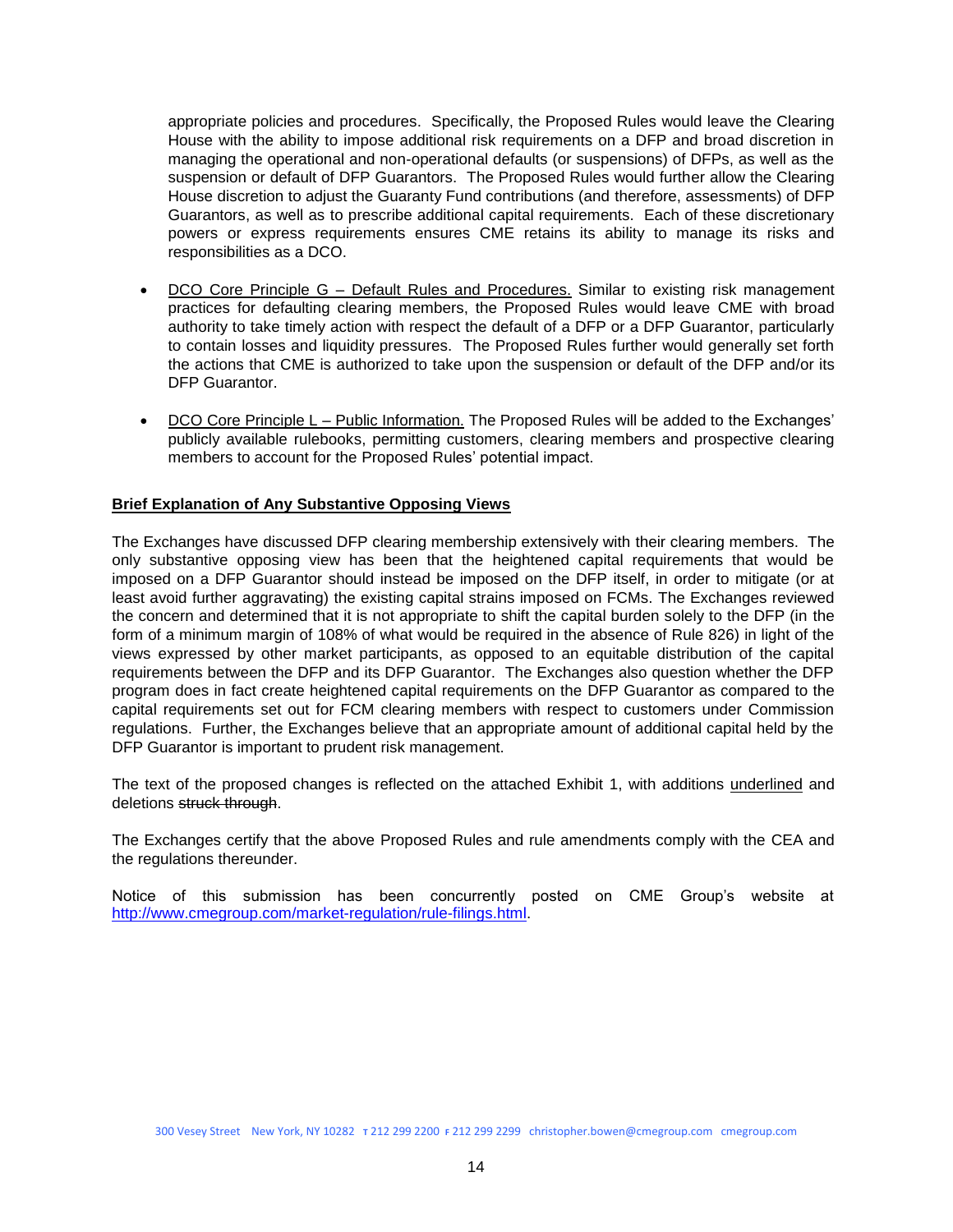If you require any additional information regarding this submission, please contact the undersigned at 212-299-2200 or via e-mail at [CMEGSubmissionInquiry@cmegroup.com.](mailto:Christopher.Bowen@cmegroup.com)

Sincerely,

/s/ Christopher Bowen Managing Director & Chief Regulatory Counsel

cc: Board of Governors of the Federal Reserve System

Attachments: Exhibit 1 – CME/CBOT/NYMEX/COMEX Rulebook Amendments (blackline format) Exhibit 2 – Reimbursement Agreement (attached under separate cover) (confidential treatment requested)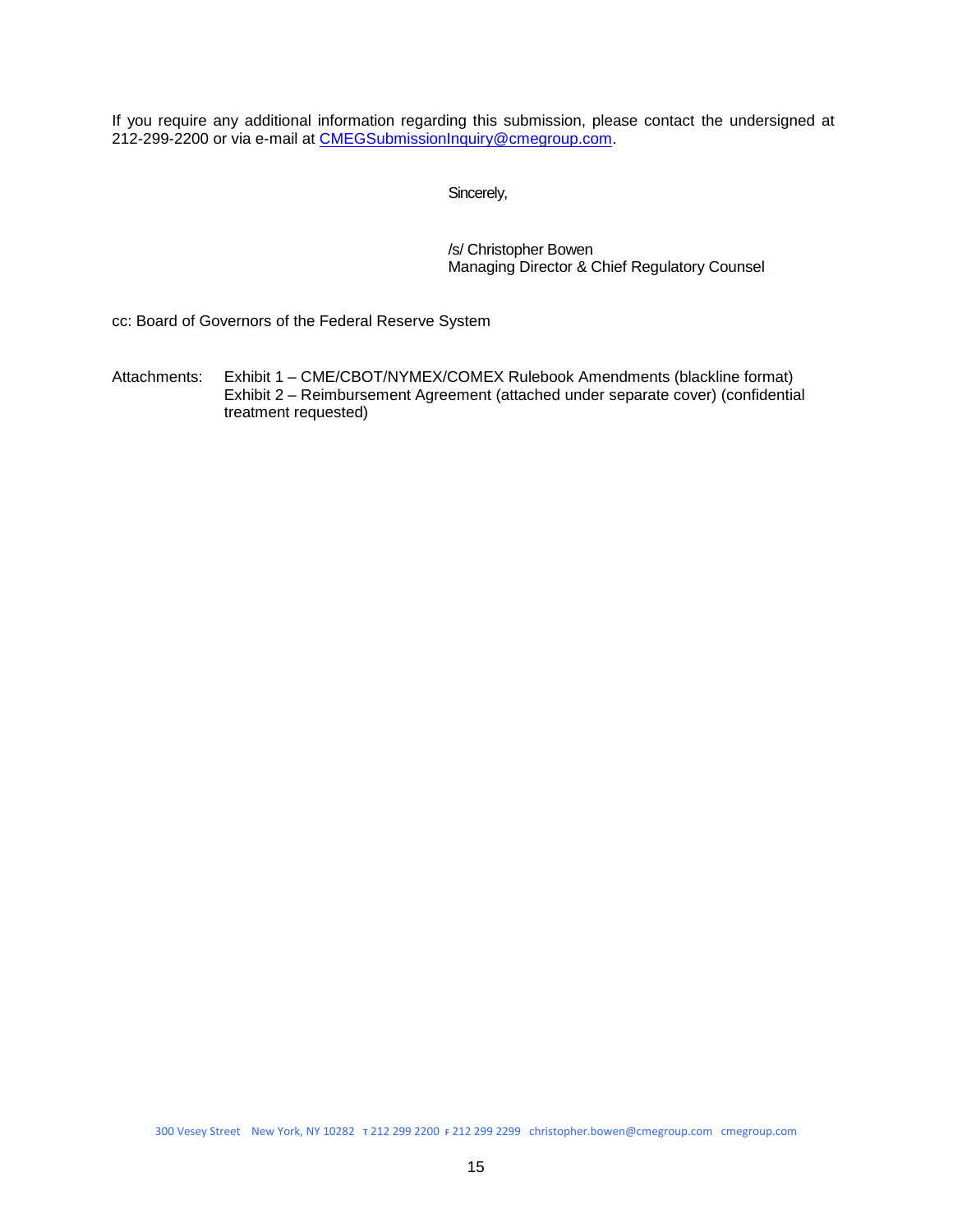# **EXHIBIT 1**

#### **CME/CBOT/NYMEX/COMEX RULEBOOKS**

#### (Additions are underlined; deletions struck through)

#### **Chapter 9 Clearing Members**

#### **900. CATEGORIES OF CLEARING MEMBERS**

\* \* \* \* \*

#### **900.C. Direct Funding Participant Clearing Member**

- 1. Direct Funding Participant Qualifications and Requirements
	- a. A Person may be admitted as a Direct Funding Participant ("DFP") for the purpose of clearing trades for its own account (and not for others, including affiliates of the DFP). A DFP must be guaranteed by a Clearing Member ("DFP Guarantor") that is registered with the CFTC as an FCM and that is entitled to clear all of the products that the DFP seeks to clear pursuant to such guaranty (such DFP which is guaranteed by a particular DFP Guarantor is hereinafter referred to as a "Designated DFP" of such DFP Guarantor).
	- b. An applicant for Clearing Membership as a DFP must submit a fully negotiated and executed Reimbursement Agreement in the form prescribed by the Clearing House from time to time and any other documents and information that Clearing House may require.
	- c. A DFP shall be subject to all applicable rules governing Clearing Members and all of the Clearing House's rights with respect to a Clearing Member (including, without limitation, all rights in the event of a Clearing Member's suspension or default), including without limitation those contained in Chapter 8 and Chapter 9, with the exception of:
		- (1) The financial capitalization requirements pursuant to Rules 901.F and 970.A;
		- (2) The parent guarantee requirements pursuant to Rules 901.G and 901.L;
		- (3) The membership requirements pursuant to Rule 902.A;
		- (4) The financial statement requirements pursuant to Rules 970.A, and 970.B,
		- (5) The responsibility to make a contribution to any guaranty fund pursuant to Rule 816, 8F007 or 8G07;
		- (6) The responsibility to pay any Clearing House assessment pursuant to Rule 802.B or 8G802.B; and
		- (7) The responsibility to participate in the mitigation of losses of another IRS Clearing Member pursuant to Rule 8G14 and to nominate persons to the Active Base OTC Default Management Committee or IRS Default Management Committee pursuant to Rule 8F004.11 or 8G04.4.
	- d. The performance bond requirement for each position of a DFP shall be the greater of:  $(x)$ that which would be required by Rule 826, or (y) 104% of that which would be required by Chapter 8 of the Rulebook without giving effect to Rule 826.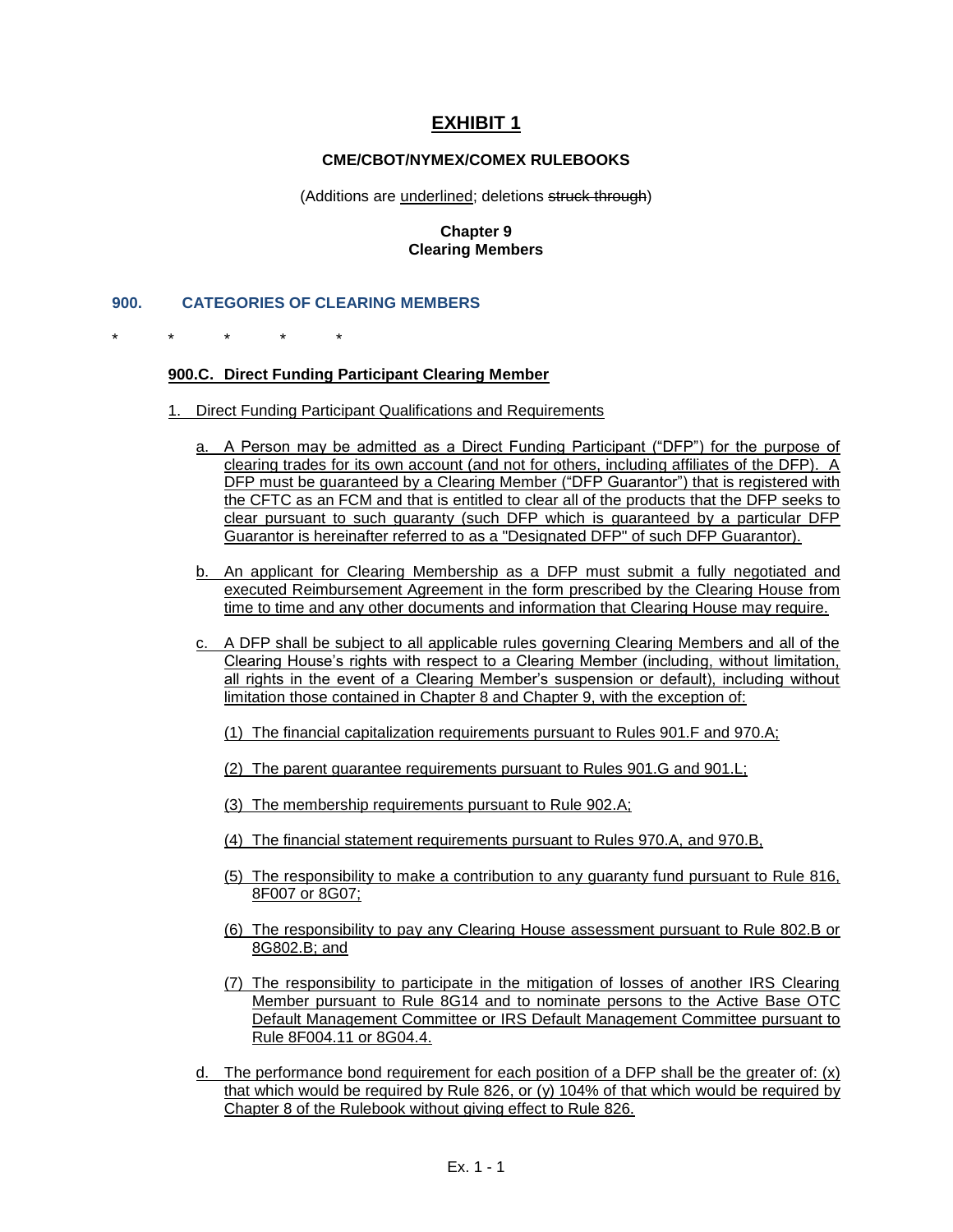- e. A DFP must meet all risk requirements as the Clearing House or the applicable DFP Guarantor may impose from time to time.
- 2. DFP Guarantor Qualifications, Requirements and Operations
	- a. A Clearing Member may be permitted to act as a DFP Guarantor only with respect to products that the Clearing Member itself is approved to clear. A DFP Guarantor shall assume and guarantee, and upon the execution and delivery of the documents required pursuant to Rule 900.C.1.b., does hereby assume and guarantee, complete responsibility for all of the obligations to the Exchange and Clearing House arising from each of its Designated DFP's operations as a DFP, in the event the DFP fails to meet them (but excluding amounts owed by the DFP to the Exchange or Clearing House as a result of an enforcement or similar action taken against the DFP of which the Guarantor was not a party). A Clearing Member that has been permitted to act as a DFP Guarantor may cease to act as a DFP Guarantor upon notice accepted by the Clearing House.
	- b. A DFP Guarantor's contribution to each guaranty fund shall be adjusted to account for each of its Designated DFP's open positions subject to each such guaranty fund, including any minimum established by the Clearing House.
	- c. A DFP Guarantor's capital requirement shall be adjusted to account for each of its Designated DFP's open positions, such that the DFP's minimum capital requirement will be the greatest of:
		- (1) \$5,000,000, unless the DFP Guarantor is an IRS Clearing Member or CDS Clearing Member or clears OTC Derivatives other than agricultural OTC Derivatives, in which case the minimum capital requirement will be \$50,000,000;
		- (2) the applicable regulatory capital requirement set forth in CFTC Regulation  $1.17(a)(1)(i)(B)$  plus 4% of the aggregate performance bond requirement of each DFP's open positions that are being guaranteed by the DFP Guarantor in its capacity as DFP Guarantor;
		- (3) the applicable regulatory capital requirement set forth in CFTC Regulation 1.17(a) $(1)(i)(D)$ ; or
		- (4) twenty percent of the aggregate performance bond requirement for the DFP Guarantor's proprietary IRS Contracts and CDS Contracts, its customer IRS Contracts and CDS Contracts and each DFP's IRS Contracts that are being guaranteed by the DFP Guarantor in its capacity as DFP Guarantor.
	- d. A DFP Guarantor may prescribe risk requirements for each of its Designated DFPs (including without limitation, credit limits, minimum margin requirements and collateral requirements) in addition to the DFP risk procedures provided by the Clearing House. The Clearing House shall give effect to any such limits, requirements and controls prescribed by a DFP Guarantor provided to the Clearing House.
	- e. The Clearing House will provide the DFP Guarantor with reports relating to each of its DFPs.
	- f. A DFP Guarantor must meet such additional requirements as the Clearing House may impose from time to time.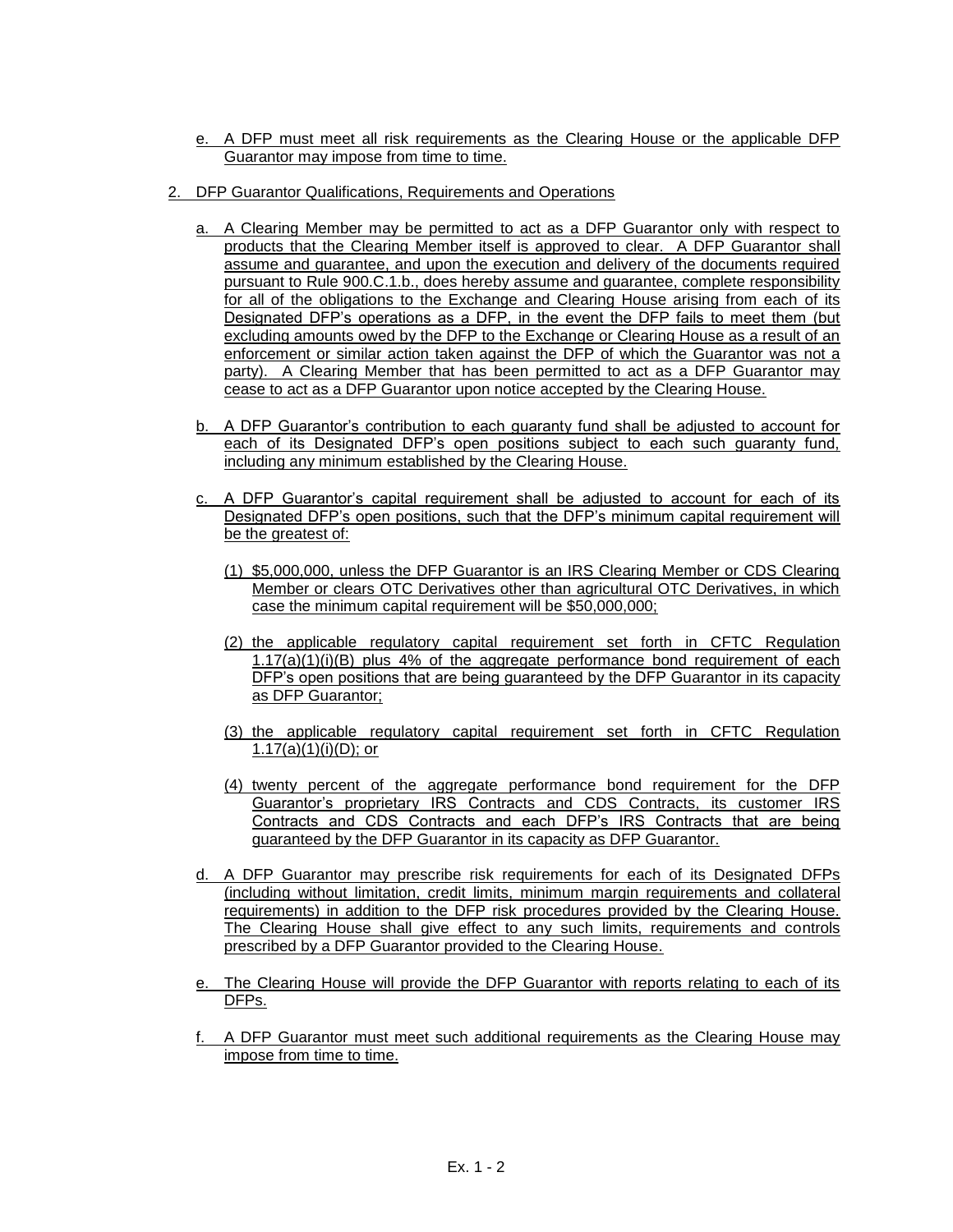- 3. Direct Funding Participant Termination; Default Management
	- a. If a DFP fails to meet a payment or other obligation to the Exchange or the Clearing House, the Clearing House will promptly notify the applicable DFP Guarantor and the Clearing House may draw any unpaid amounts from such DFP Guarantor's house settlement account. If the amount in such DFP Guarantor's house settlement account is insufficient to meet such DFP Guarantor's obligation, such DFP Guarantor must pay the amount of such insufficiency to the Clearing House by the deadline set by the Clearing House, which may require immediate payment.
	- b. If a DFP's failure to meet a payment or other obligation to the Exchange or the Clearing House is not the result of such DFP's creditworthiness (as determined by the Clearing House in its sole discretion), the Clearing House may permit the transfer of all or some portion of the DFP's open positions and associated collateral into the DFP Guarantor's appropriate customer accounts at the request of such DFP Guarantor and upon satisfaction of the following conditions:
		- (1) all amounts that the Designated DFP failed to pay to the Clearing House must be promptly satisfied;
		- (2) the DFP Guarantor's request to transfer open positions of the DFP must have been received by the Clearing House within 8 hours of the DFP's failure, unless a period of time longer than 8 hours is deemed appropriate by the Clearing House Risk Committee. All amounts described in Rule 900.C.3.b.(1) must have been satisfied in advance of the DFP making a request pursuant to this Rule 900.C.3.b.(2);
		- (3) the Designated DFP must reimburse the applicable DFP Guarantor for all amounts owed under their reimbursement agreement, including any of that amounts described in Rule 900.C.3.b.(1) that were satisfied by the DFP Guarantor;
		- (4) the DFP Guarantor must represent to the Clearing House that the Designated DFP's open positions and associated collateral, if transferred into the appropriate customer account, would not present an undue risk to the appropriate customer accounts under the DFP Guarantor's existing credit policies and procedures; and
		- (5) the Designated DFP must satisfy any additional conditions specified by the Clearing House.

Upon satisfaction of each of the conditions in Rule 900.C.3.b.(1) through (5), the Clearing House may permit the transfer of the Designated DFP's open positions and associated collateral into the DFP Guarantor's appropriate customer accounts, provided however, that the Clearing House shall not permit the transfer of such positions and collateral any sooner than the first settlement cycle on the second business day after the receipt of the DFP Guarantor's request per Rule 900.C.3.b.(2), unless a longer or shorter period of time is deemed appropriate by the Clearing House Risk Committee.

Each person's status as DFP and DFP Guarantor (relative to such DFP) shall terminate concurrently with the completion of the transfer and/or liquidation of all of the Designated DFP's positions.

c. If a DFP fails to promptly discharge any obligation to the Exchange or the Clearing House or becomes subject to any bankruptcy, reorganization, arrangement, insolvency, moratorium, or liquidation proceedings, or other similar proceedings under U.S. federal or state bankruptcy laws or other applicable law, the Clearing House may, in its sole discretion, suspend and/or declare such DFP to be in default, without regard to whether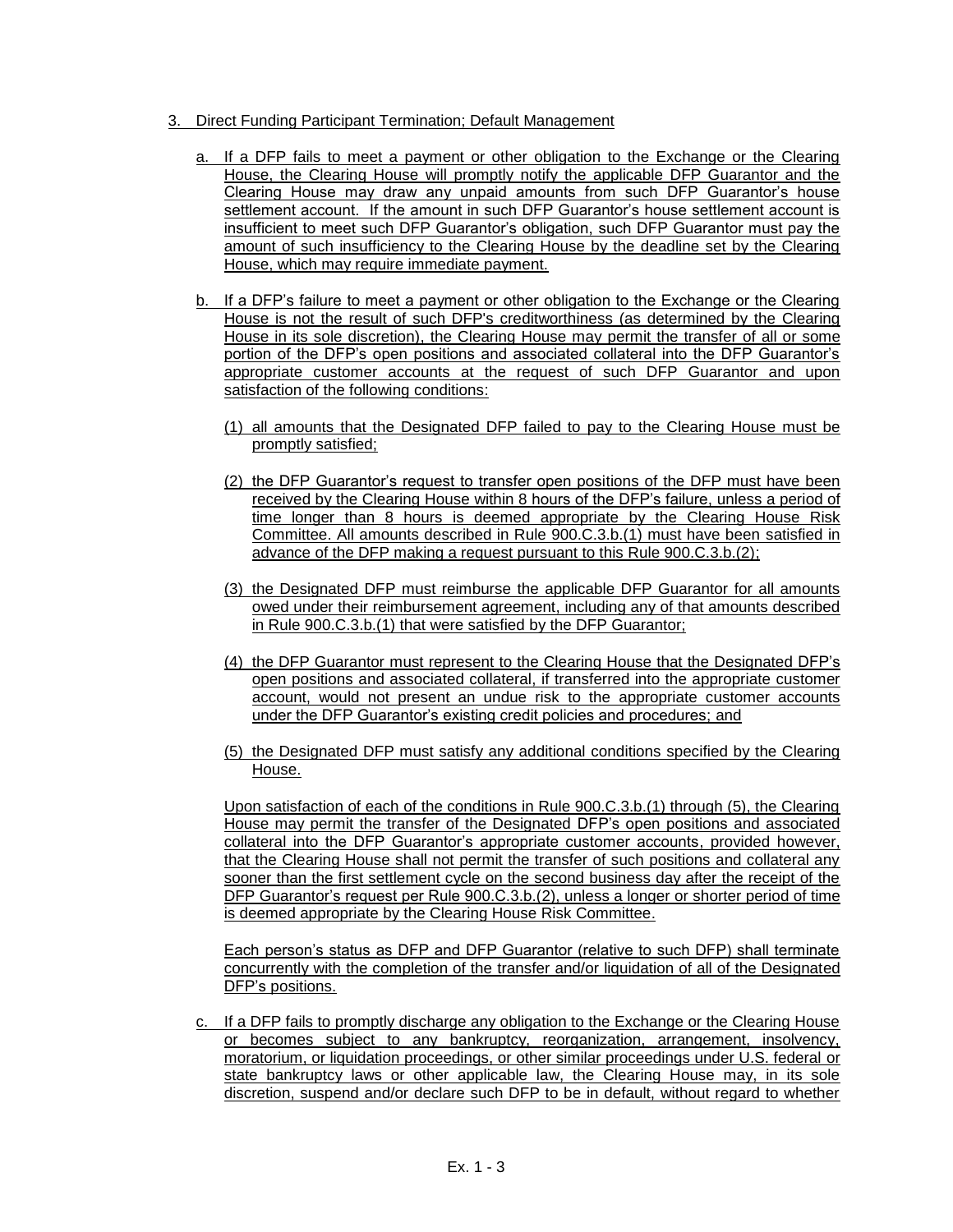the applicable DFP Guarantor has satisfied such DFP's obligation. If a DFP is declared in default:

- (1) Such DFP shall be suspended by the Exchange;
- (2) The Clearing House may draw any unpaid amounts from such DFP Guarantor's house settlement account;
- (3) The Clearing House shall be required to liquidate such DFP's portfolio and, if called upon by the Clearing House, the applicable DFP Guarantor shall be obligated to act as liquidating agent for the Clearing House and shall use commercially reasonable efforts, based on the complexity of the portfolio and market conditions, to liquidate such DFP's open positions by or through transactions in the market, novation, auction or other commercially reasonable method or by some combination of the foregoing:
- (4) As liquidating agent, such DFP Guarantor may:
	- (i) be permitted by the Clearing House to engage in any commercially reasonable transaction to hedge the risks of the DFP's portfolio; and/or
	- (ii) disclose such DFP's portfolio to third parties as the applicable DFP Guarantor reasonably considers appropriate in order to effect the liquidation;
- (5) All assets of such DFP that are available to the Clearing House, including without limitation any performance bond, excess performance bond or other collateral and settlement variation gains held for such DFP (collectively, the "DFP Collateral"), and amounts paid under the guaranty of such DFP Guarantor shall be applied by the Clearing House to discharge any loss to the Exchange or the Clearing House associated with such suspension or default (a "DFP Loss"). A DFP Loss shall include, but not be limited to, costs associated with the liquidation and managing of such DFP's open positions, hedging costs and other costs incurred by the Exchange or the Clearing House related to managing the risk surrounding the suspension or default of such DFP; and/or
- (6) The Clearing House may also take any other action against such DFP in the event of such DFP's suspension or default that is authorized by these rules.
- d. A DFP Guarantor, pursuant to its obligations as a guarantor, shall be responsible to the Clearing House and the Exchange for any DFP Loss and shall indemnify the Clearing House and the Exchange against any claim arising from such DFP Guarantor's performance as liquidating agent. If such DFP Guarantor fails to pay any amount due to the Exchange or the Clearing House pursuant to its guaranty of such DFP or the indemnification it provides as liquidation agent, the Clearing House may, in its sole discretion, declare such DFP Guarantor to be in default of its obligations as a Clearing Member.
- e. Any amount drawn from the DFP Guarantor's house settlement account or paid by the DFP Guarantor pursuant to the DFP Guarantor's guarantee of a DFP and as permitted by this paragraph 900.C.3. shall be considered a conditional collect of the DFP's obligation to the Clearing House, which shall be repaid to the DFP Guarantor by the Clearing House to the extent that any DFP Collateral remains after the Clearing House deducts all other amounts making up the DFP Loss.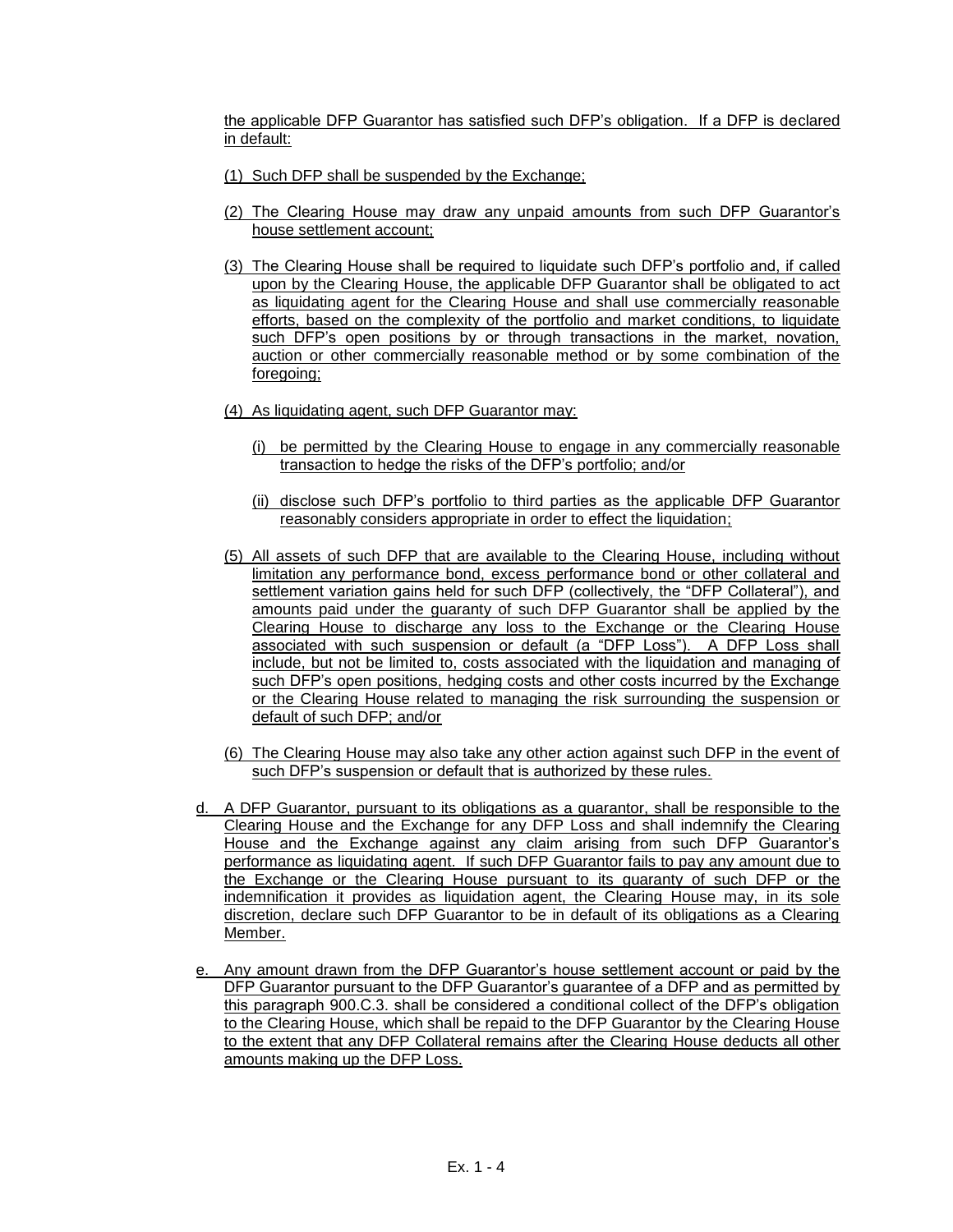- 4. Direct Funding Participant Default to DFP Guarantor
	- a. If a DFP fails to meet any of the obligations in its reimbursement agreement with its DFP Guarantor (or in any other documentation executed by the parties to establish the relationship between the DFP and its DFP Guarantor), such DFP Guarantor shall promptly notify the Clearing House of such failure. The Exchange will, at the request of such DFP Guarantor, facilitate the suspension of such DFP. The Clearing House shall not be required to verify any failure asserted by a DFP Guarantor.
	- b. Upon suspension of a DFP under Rule 900.C.4.a, the Clearing House, at the request of the applicable DFP Guarantor, may attempt to transfer all or some portion of such DFP's open positions and associated collateral in the manner specified in Rule 900.C.3.b. If such a transfer is not performed with respect to any of the DFP's positions, the remaining open positions of the Designated DFP must be liquidated in the manner specified in Rule 900.C.3.c. or transferred to one or more Clearing Members. Each person's status as a DFP and DFP Guarantor (relative to the Designated DFP) shall terminate concurrently with the completion of the transfer and/or liquidation of all of the Designated DFP's positions.
	- c. The DFP Guarantor, pursuant to its obligations as a guarantor, will be responsible to the Exchange and the Clearing House for any liability or loss resulting from a suspension of each of its Designated DFPs pursuant to Rule 900.C.4.a.
- 5. Withdrawal of DFP Guarantor
	- a. A DFP Guarantor may request to withdraw from its status as a DFP Guarantor with respect to one or more of its Designated DFPs by providing written notice of such intent to the Clearing House and each of such Designated DFP. A DFP Guarantor's withdrawal shall be effective on the earlier of (i) the date Clearing House staff approves such withdrawal or (ii) the 1st Business Day following the date of the clearing cycle in which each Designated DFP of the withdrawing DFP Guarantor either (x) has liquidated or transferred all of its open positions, (y) becomes guaranteed with respect to all of its open positions by another DFP Guarantor and the new DFP Guarantor has funded any Guaranty Fund contributions and become liable for any assessments attributable to the Designated DFP, or (z) changes its clearing membership status to that of a clearing member that is not a DFP.
	- b. A request by a DFP Guarantor to withdraw from clearing membership in accordance with Rule 8G913 or 913 also shall be deemed to be a request to withdraw from its status as a DFP Guarantor with respect to each of its Designated DFPs relative to that product class.
- 6. Impact of DFP Guarantor Default or Withdrawal
	- a. If the Clearing House declares a DFP Guarantor to be suspended or in default of its obligations as a Clearing Member or if a DFP Guarantor otherwise ceases to guaranty one or more of its Designated DFP(s) in accordance with Rule 900.C.2.a., the Clearing House may take any action in relation to each such Designated DFP's open positions that it is authorized to take against a suspended or defaulted Clearing Member, as if each such Designated DFP were itself subject to the suspension or default, including liquidation of each such Designated DFP's open positions.
	- b. The Clearing House may, in its sole discretion, refrain from taking any action described in Rule 900.C.6.a (without waiving its right to take such action at a later time), if:

(1) the Clearing House receives a declaration from the Designated DFP within 24 hours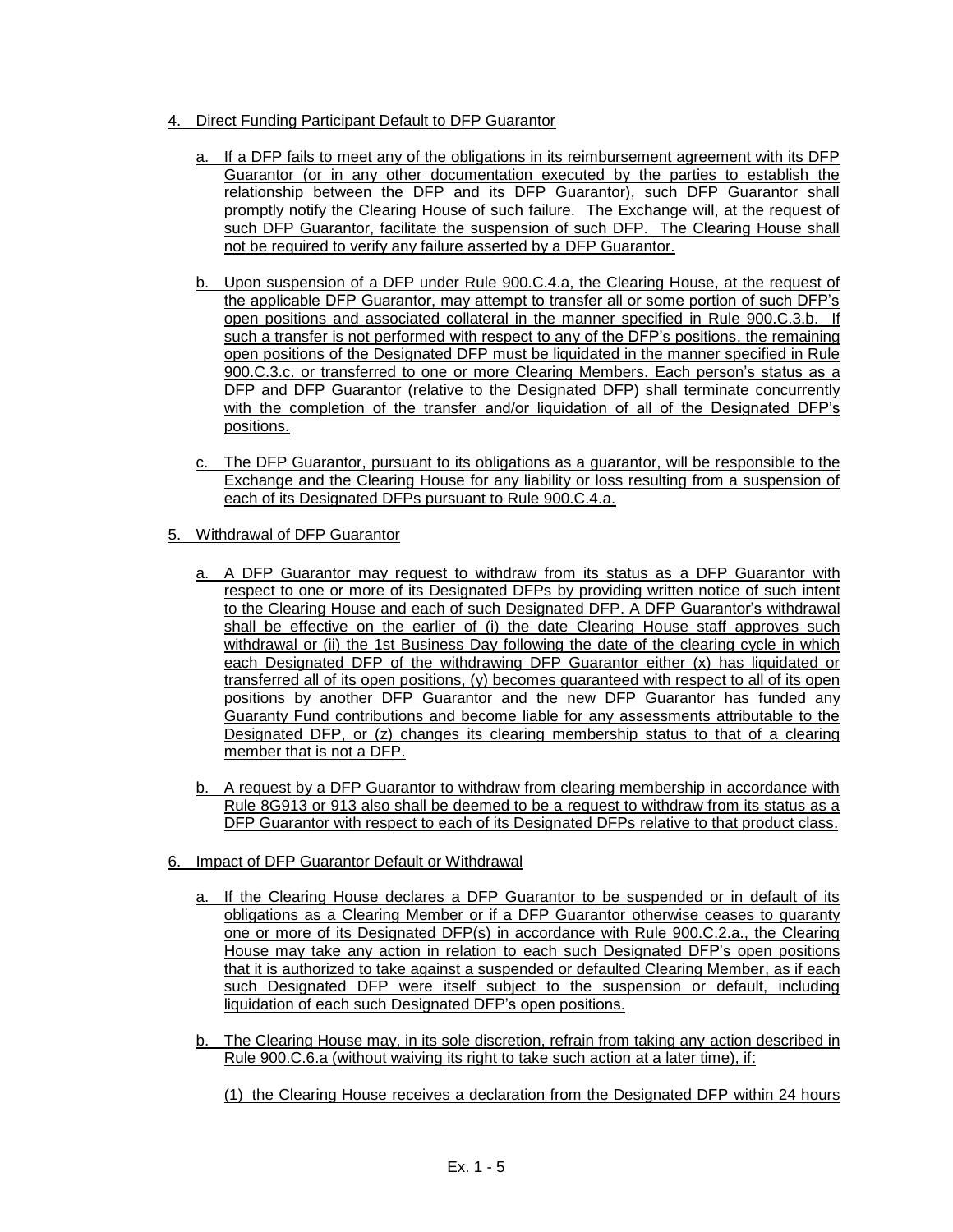of the earlier of (x) the Clearing House notifying the Designated DFP of its DFP Guarantor's suspension or default, (y) the Clearing House publishing an advisory of the DFP Guarantor's suspension or default, or (z) the DFP Guarantor submitting a notice of withdrawal from its status as DFP Guarantor with respect to the Designated DFP, unless the Clearing House Risk Committee deems that a period of time longer than 24 hours is appropriate. The declaration must contain a representation that the Designated DFP will:

- (i) Liquidate its open positions guaranteed by its DFP Guarantor;
- (ii) Find a replacement DFP Guarantor;
- (iii) Change its clearing membership status in the Clearing House to that of a Clearing Member that is not a DFP, which status would be provisional pending subsequent approval by the Clearing House; and/or
- (iv) Transfer its open positions to one or more Clearing Members; and
- (2) agrees to any additional conditions as specified by the Clearing House.

The Designated DFP must have completed one (or a combination) of the actions in Rule 900.C.6.b.(1)(i) through (iv) with respect to all of its open positions by no later than the last settlement cycle of the first business day after Clearing House receives the declaration, unless the Clearing House Risk Committee deems that a longer period of time is appropriate.

7. Limitation on Liability

For the avoidance of doubt, the liability of the Exchange for any activities concerning this Rule 900.C. shall be limited by Rule 578 and any related dispute shall be subject to the arbitration requirements of Rule 578.

\* \* \* \* \*

## **902. CLEARING MEMBERSHIP ASSIGNMENT REQUIREMENTS**

\* \* \* \* \*

#### **902.B. [Reserved]Assignment Requirement for DFPs**

Notwithstanding anything in Rule 902.A., a DFP is only required to have at least: one CME membership for the privilege of trading CME products, one CBOT membership for the privilege of trading CBOT products, two NYMEX memberships for the privilege of trading NYMEX products and two COMEX memberships for the privilege of trading COMEX products.

\* \* \* \* \*

#### **912. APPROVAL**

## **912.A. Approval of Clearing Member Applicants**

An applicant for clearing membership (other than applicants for clearing membership as an IRS Clearing Member or CDS Clearing Member) receiving a majority vote of the full membership of the Clearing House Risk Committee shall be approved effective immediately.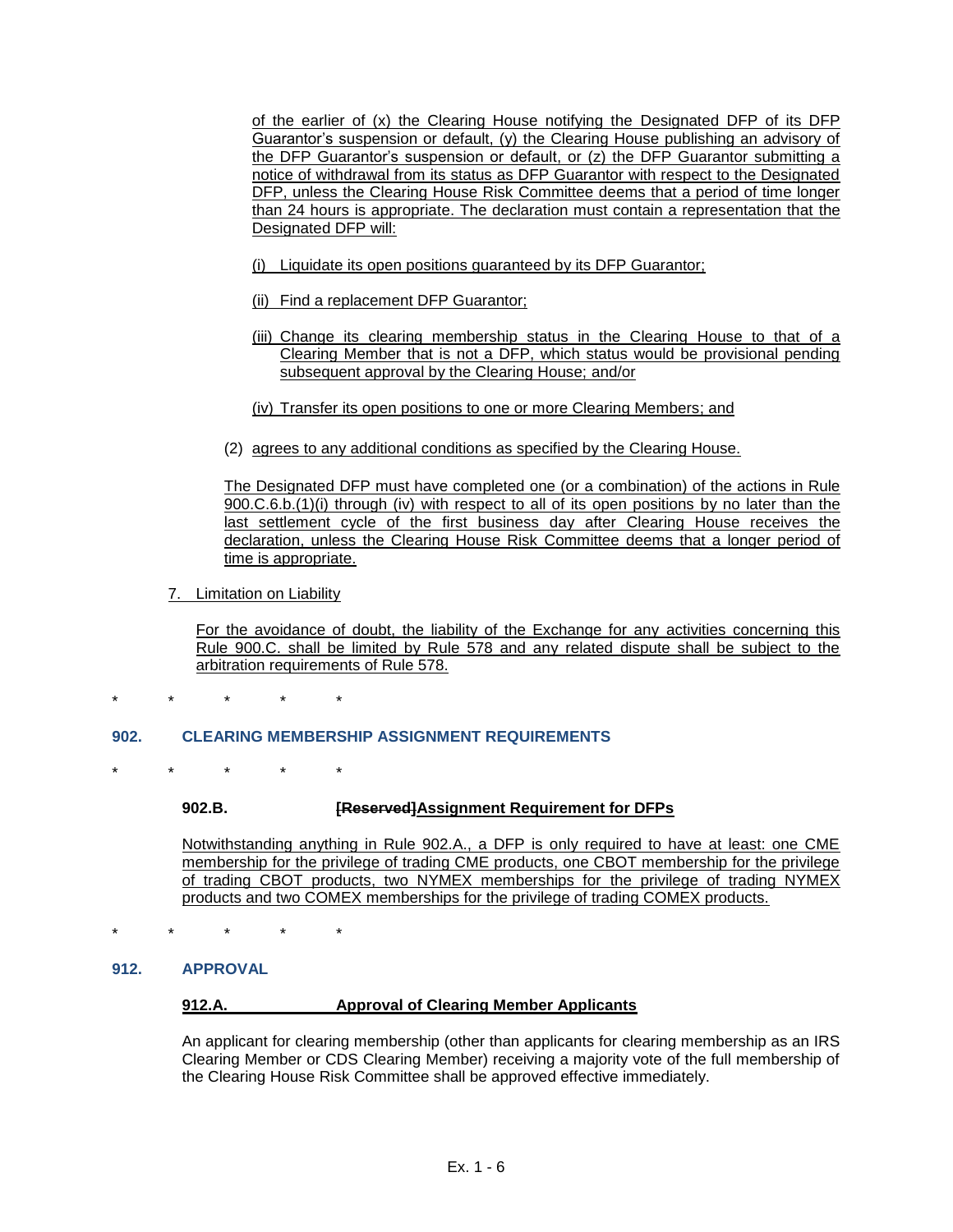An applicant (other than applicants for clearing membership as an IRS Clearing Member or CDS Clearing Member) that fails to receive a majority vote shall be informed by the Clearing House Risk Committee chairman and shall have 10 days thereafter to file an appeal to the Board seeking further consideration. The Board may approve such applicant by a majority vote if it is satisfied that the Clearing House Risk Committee's decision was arbitrary, capricious or an abuse of the Committee's discretion.

### **912.B. Approval of DFP Applicants**

The Clearing House Risk Committee delegates to Clearing House staff the authority to approve applicants for clearing membership as a DFP (other than applicants for DFP clearing membership as an IRS Clearing Member).

\* \* \* \* \*

#### **830. CROSS-MARGINING**

\* \* \* \* \*

#### **830.C. [Reserved]Direct Funding Participant Clearing Members**

Notwithstanding any other provision in this Rule 830, a Direct Funding Participant Clearing Member shall not be eligible to become a Participating Clearing Member in a Joint or Guaranteed Cross-Margining Program.

\* \* \* \* \*

#### **8G831. COMMINGLING OF ELIGIBLE FUTURES AND SWAPS POSITIONS**

\* \* \* \* \*

"Commingled Futures Positions" shall mean any positions in Base Guaranty Fund Products commingled with positions in IRS Contracts in accordance with Rule 8G831. With respect to a DFP Clearing Member's positions, only those Base Guaranty Fund Products and IRS Contracts that are guaranteed by the same DFP Guarantor in its capacity as DFP Guarantor can be commingled as Commingled Futures Positions. As used in Rule 8G802.A, except as otherwise provided therein, the term "IRS Contracts" shall include Commingled Futures Positions.

\* \* \* \* \*

## **8G832-9121. [RESERVED]**

\* \* \* \* \*

#### **8G912. APPROVAL**

- 1. An applicant for clearing membership as an IRS Clearing Member receiving a majority vote of the full membership of the IRS Risk Committee shall be approved effective immediately.
- 2. An applicant for clearing membership as an IRS Clearing Member that fails to receive a majority vote shall be informed by the IRS Risk Committee chairman and shall have 10 days thereafter to file an appeal to the Board seeking further consideration. The Board may approve such applicant by a majority vote if it is satisfied that the IRS Risk Committee's decision was arbitrary, capricious or an abuse of the Committee's discretion.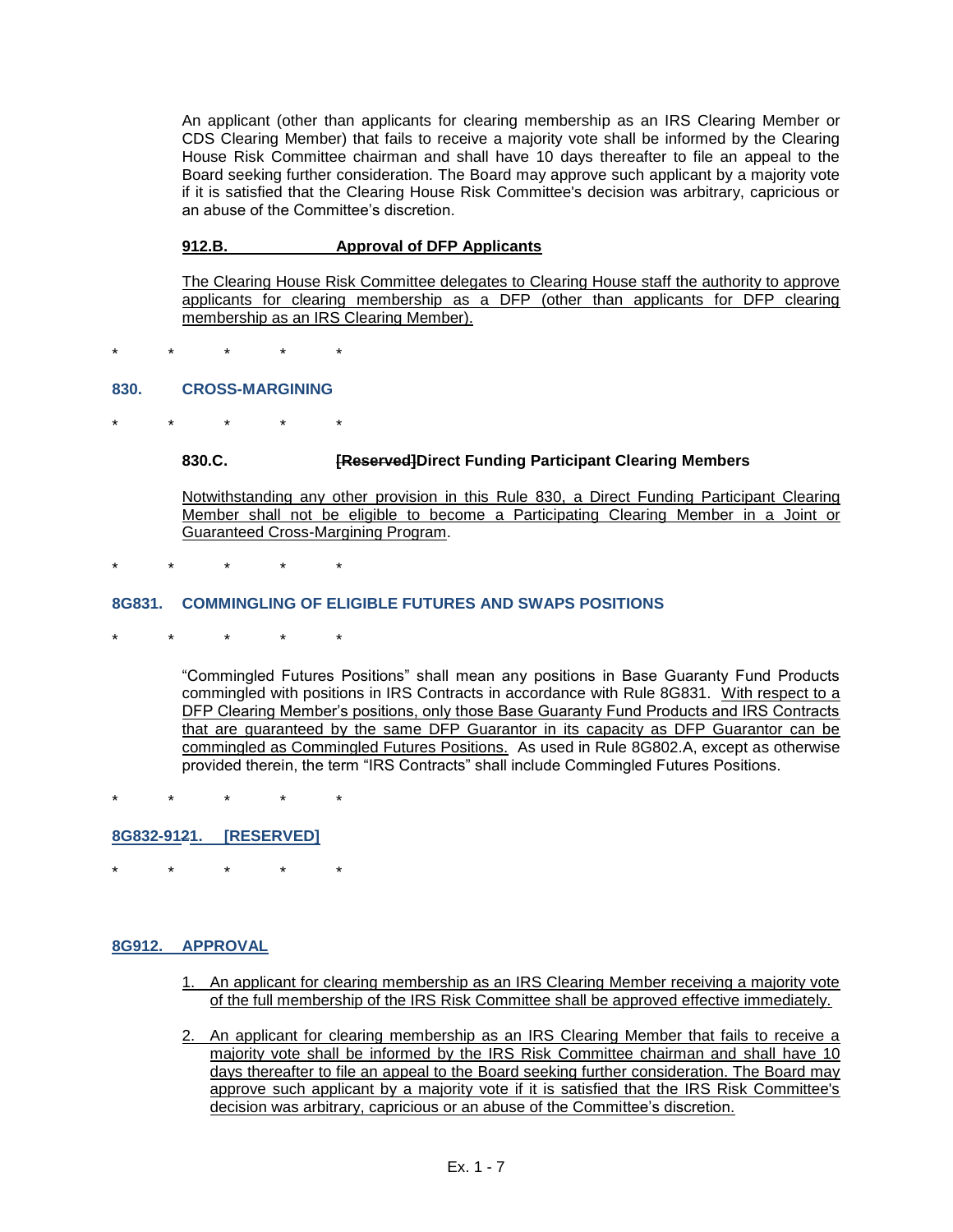3. The IRS Risk Committee delegates to Clearing House staff the authority to approve applicants for clearing membership as a DFP IRS Clearing Member.